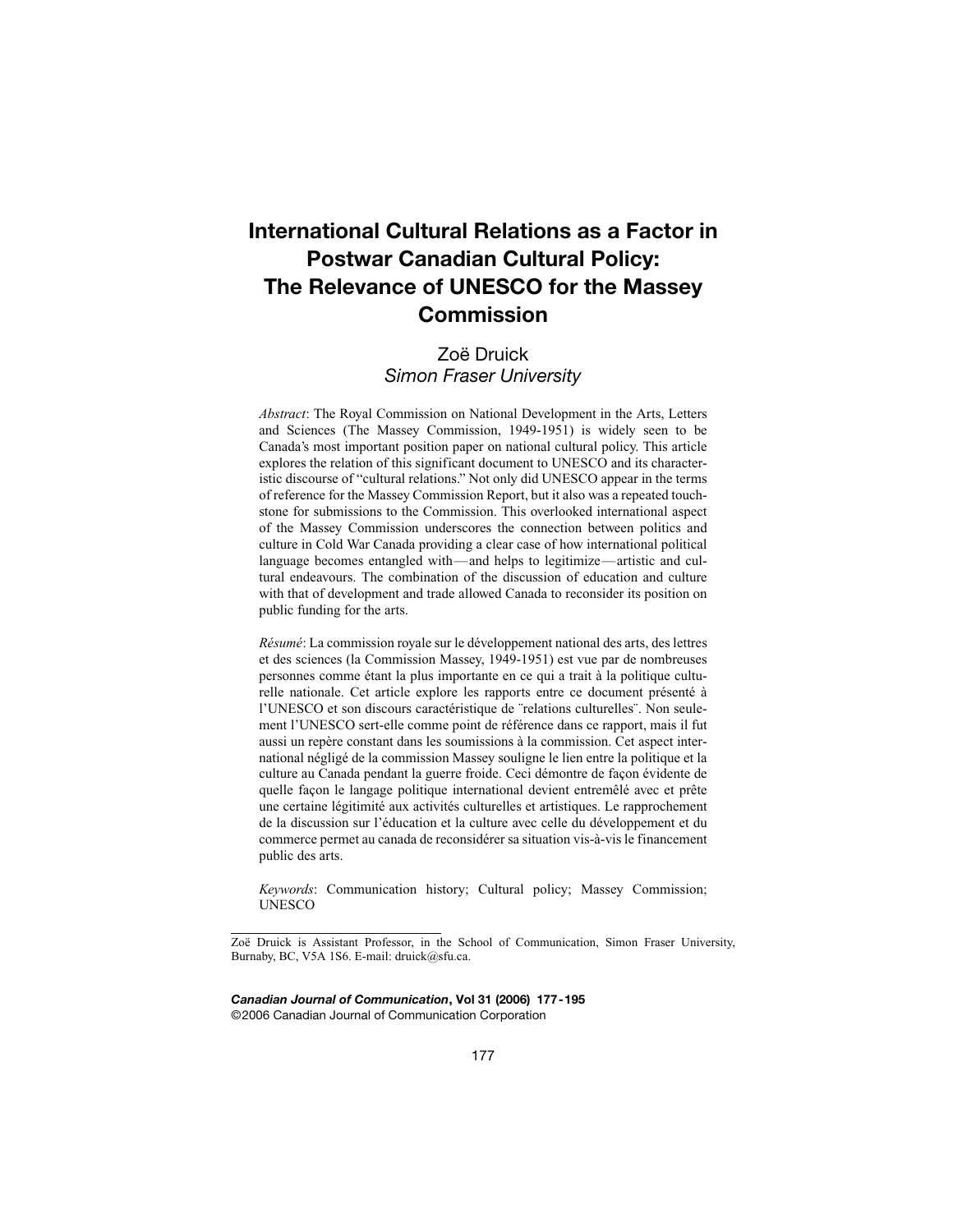As our task reaches its conclusion and our Report goes to press, we find ourselves working against a darkening horizon in the international world. This may suggest to the citizen that the objects of our recommendations are at the moment irrelevant. Are not tanks more needed than Titian, bombs more important than Bach? It has been said more than once that however important our suggestions may be, their acceptance might well be delayed until the sky is clearer. To answer this, we must ask another question. If we as a nation are concerned with the problem of defence, what, we may ask ourselves, are we defending? We are defending civilization, our share of it, our contributions to it. The things with which our inquiry deals are the elements which give civilization its character and meaning. It would be paradoxical to defend something which we are unwilling to strengthen and enrich, and which we even allow to decline. (Massey Commission Report, 1951, p. 274)

As the Cold War period (1946-1989) recedes, the example it provides of the emphatic interconnection between culture and politics has taken on a new importance. From our vantage point, it is instructive to see how the ideological polarity of the immediate postwar period—when freedom versus totalitarianism and capitalism versus communism were pitched as a battle for civilization—manifested itself in cultural objectives and policies, many of which helped to shape the cultural landscape for decades to come. In Western states, art, education, psychology, and culture became the new testing grounds for a war of ideas and values. In Canada, the early Cold War period was dominated by the spectre of the two-year study and final report of the Royal Commission on National Development in the Arts, Letters and Sciences (The Massey Commission, 1949-51),<sup>1</sup> which established the rationale for many of the national cultural institutions that would play key roles in the subsequent half century: the Canadian Broadcasting Corporation (CBC), the National Film Board (NFB), the Canada Council, the National Gallery, the National Archives, the Social Sciences and Humanities Research Council, and the National Library. By contrast, since the late 1970s, the economic discourse of industry, rather than the establishment of national culture, has dominated cultural-policy discussions in Canada (Dowler, 1996). The dominance of commodification as a discourse of culture in recent years, not to mention the liberalization of global trade, has often led to a nostalgic reading of postwar cultural nationalism in Canada.

In my work on the National Film Board (Druick, in press[a]), I have been compelled to reconsider the narrative of benevolent cultural nationalism that surrounds Canada's now-beleaguered cultural institutions. Nationalism has indeed been a significant rationale for cultural funding since the 1920s, but postwar nationalism is indebted to a logic of internationalism, and it inherited many of its contradictions and tensions. As the world was divided along the ideological lines of the Cold War, internationalism worked to bolster the centralizing tendencies of nationalism and gave an advantage to the federal government over the provincial governments on the international scene—a development of no small significance in a country where arts and education policy are controlled by the provinces (Tippett, 1990). In hindsight, culture played a key role in relation to the new economic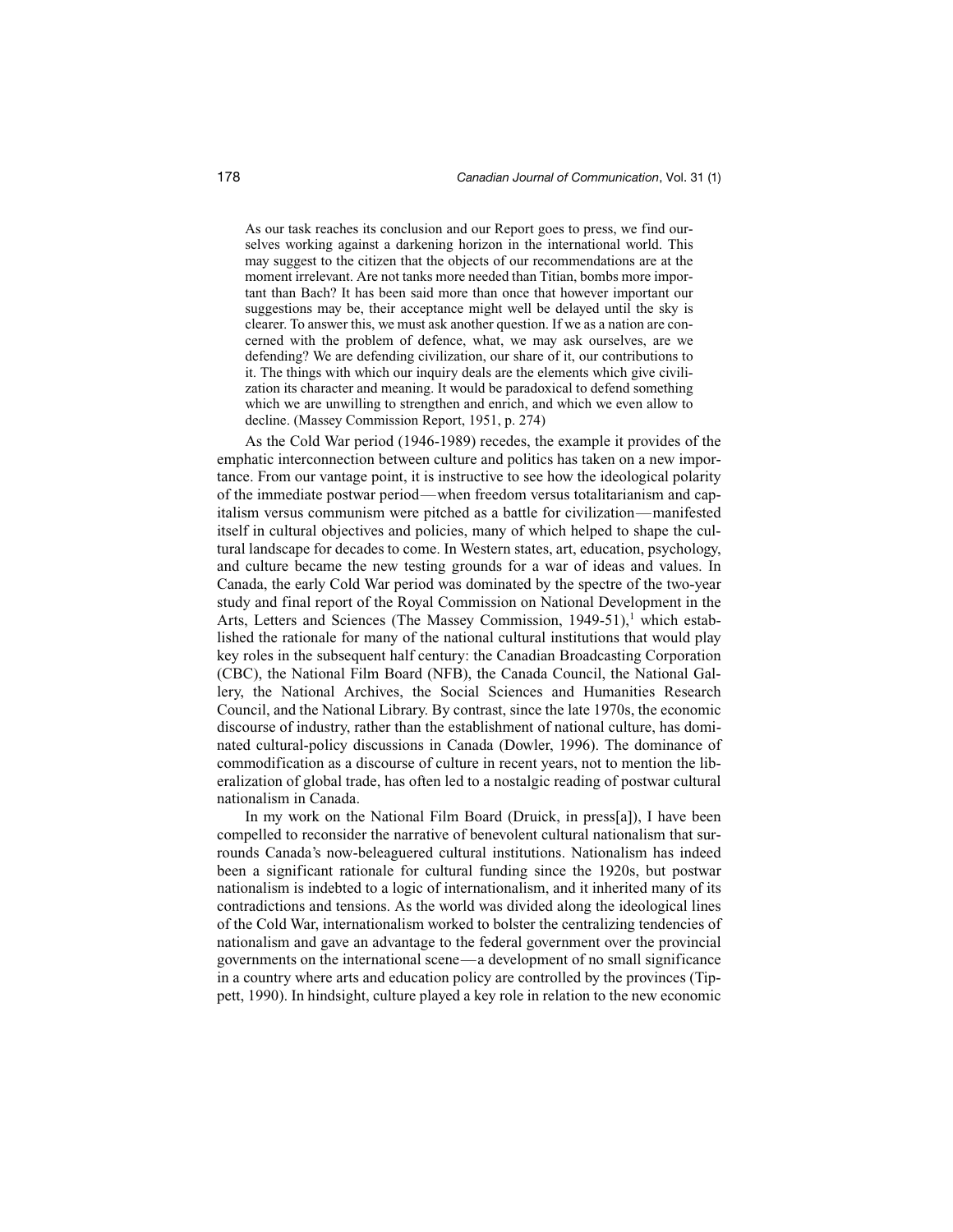and political configuration of the postwar period, both intra- and internationally, for "the ability to shape public opinion beyond one's borders was a *sine qua non* of the cold war" (Robinson, 1997, p. 158).

The postwar period was characterized by the crises surrounding recovery and reconstruction following a devastating war; anxieties about the return of economic depression; and a re-configured world order. These critical areas were emblematized in the formation of the United Nations (UN) in 1945, whose mandate was to provide an international site for diplomacy and dialogue in a polarized world and, ultimately, to prevent global annihilation in a nuclear conflict. However, the creation in the next few years of both the Cominform (1947) and NATO (1948) seemed to render the UN's emphasis on discourse rather than conflict naïve (UNESCO, 1972; Wells, 1987). Nevertheless, from the outset, the UN's emphasis on cultural exchange, diplomacy, and peace provided a symbol, if not a mechanism, for liberal internationalism—a pacifist philosophy of tolerance and dialogue that had held sway as an alternative to both fascism and communism in many influential quarters during the 1930s (Smith, 1999). This ideological battle was brought home clearly in a parody of Marx's Communist Manifesto by Sir John Maud, Britain's Secretary of Education, at a UNESCO meeting in 1946: "Educators of the World, UNESC [sic], you have nothing to use but your brains" (quoted in Kidd, 1956, p. 248). This would prove to be the moment when liberal educational ideals about culture were crystallized into intergovernmental, and later governmental, organizations.

In what follows, I re-examine the history of cultural policy in postwar Canada, exploring the connection between nationalism and internationalism in policy concerning media and the arts during this period and re-evaluating the influence of the United Nations Educational, Scientific and Cultural Organization (UNESCO) at the national level. I also consider a range of 1950s cultural examples in both the United States and Canada in which politics played an important role. It is my hope that this re-contextualization of the Massey moment will problematize any simple distinction between the clear-sighted nationalism of the past and a crisis of the nation-state today. Rather, each period is characterized by its own crises and discourses, each of which merits specific attention.

The tempo of change in our generation has become so swift that clear thinking on most subjects was never more difficult to achieve. Most of the changes which have transformed our daily lives, our standards in matters of government and education, our hopes for the future of man, and indeed those general ideals which serve as lanterns to mark our path—all these changes have originated in the dominating role which science has come to play in our lives. No such fundamental change has ever before been recorded in so brief a period of human history. Science has taught us to increase human productivity of goods to an incredible extent; we not only enjoy comforts and conveniences hitherto undreamed of, but power to create a new Eden on earth. As a matter of fact we have chosen to indulge in the most expensive of all luxuries—recurring world wars. Our discovery of the atomic bomb would seem to guarantee bigger and better wars in the future. In perplexing contradiction to these facts we have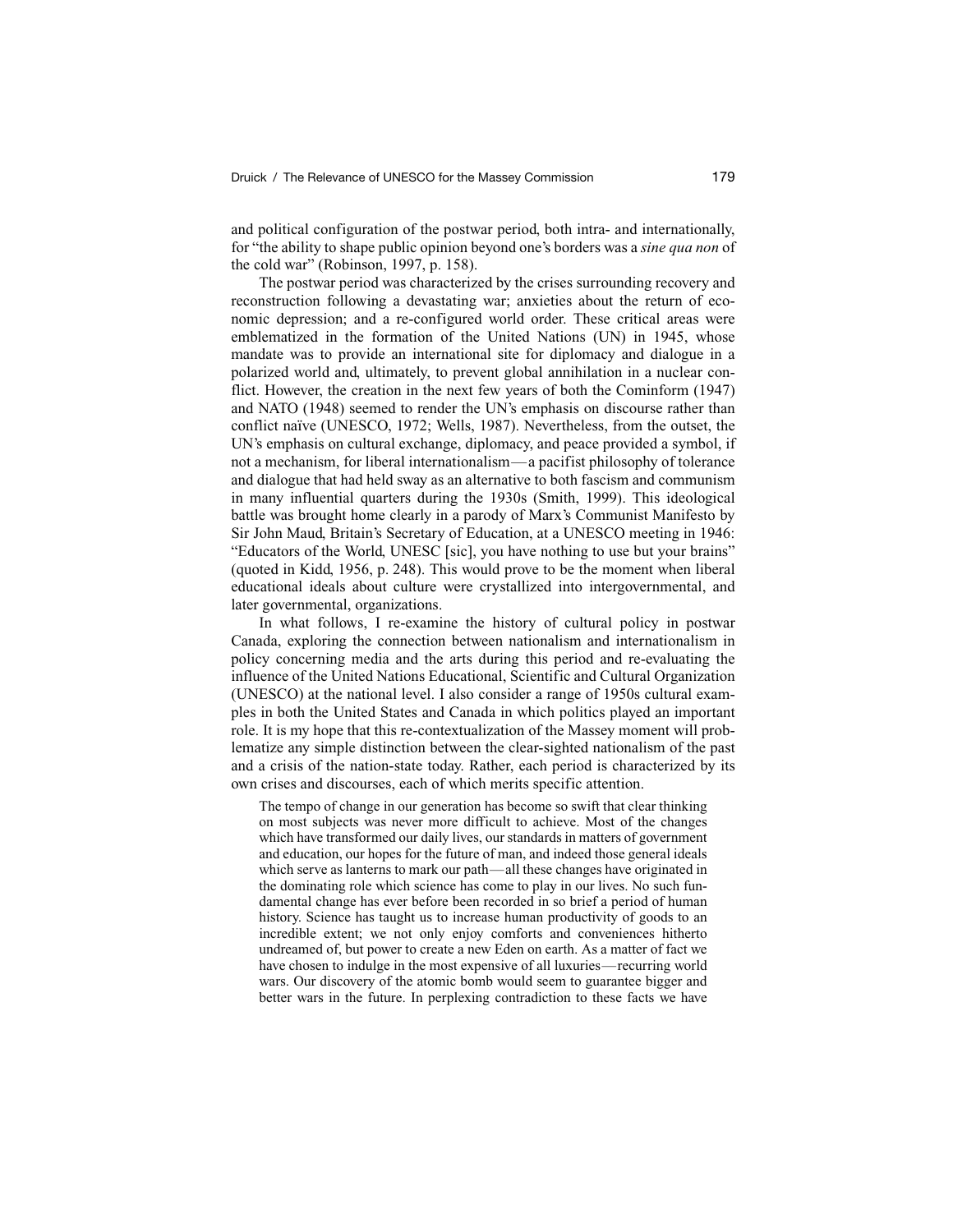tried to establish a United Nations Organization and to achieve something like universal education. It is all very confusing. (Wallace, 1951, p. 99)

So begins Malcolm W. Wallace, Principal and Professor Emeritus of University College, in his study on the place of the humanities in the modern world submitted to the Royal Commission on National Development in the Arts, Letters and Sciences (Royal Commission Studies, 1951). In his statement of the problem and his rhetorical admission of confusion is encapsulated the quandary of the postwar moment for Canadians of his class and generation: how to situate a newfound commitment to national culture in the face of both the wonders of modern life and the anxieties of modern warfare. A good portion of the Massey Commission's published studies and recommendations is consumed with similar considerations of the sea-change that had occurred in Canadian life in the previous 30 years, from reliance on the church and the school for both culture and education to the influx of a new technologized world, in which foreign mass media and extreme ideological polarization had driven Canada to consider its national culture and its role in world culture in new and potentially disorienting ways.

As B. K. Sandwell, then editor of *Saturday Night* magazine, noted in his study of "Present Day Influences on Canadian Society" in the volume of studies written for the Massey Commission, "Culture . . . is no longer mainly transmitted in youth by the little red schoolhouse; it is transmitted by Hollywood and Radio City, and by books and magazines which are more and more becoming accessories of those institutions" (Sandwell, 1951, p. 4). And George Grant, in his companion study on the plight of philosophy in the modern world, puts it even more bleakly:

The tragedy must be admitted that, just as the controlling forces in our western world are beginning to understand how deeply our spiritual traditions need guarding, and that some of our energy must be diverted from technology towards that purpose, our society is being challenged to defend itself against a barbaric Empire that puts its faith in salvation by the machine. This must inevitably mean that a large percentage of western wealth be spent on the mechanism of defence. (Grant, 1951, p. 132)

The commissioners echo these sentiments in their assessment of the situation:

The radio, the film, the weekly periodical have brought pleasure and instruction to remote and lonely places in this country, and undoubtedly have added greatly to the variety of our enjoyment. In the great plenty that now is ours, there is some danger that we may forget that music and drama and letters call for more than passive pleasure on our part; in this new world of television, of radio and of documentary films, it will be unfortunate if we hear no more our choir and our organist in valiant and diligent practice of the Messiah, making together a gracious music that reaches us faintly but with great sweetness across the quiet of an early winter night. (Massey Commission Report, 1951, p. 20)

The Massey Commission continues to be a compelling document precisely because it negotiates an array of conflicting sentiments. Its overarching melancholy about the losses precipitated by modern technologies and modern media loss of community, of pervasive amateur culture, of clear-cut values and traditions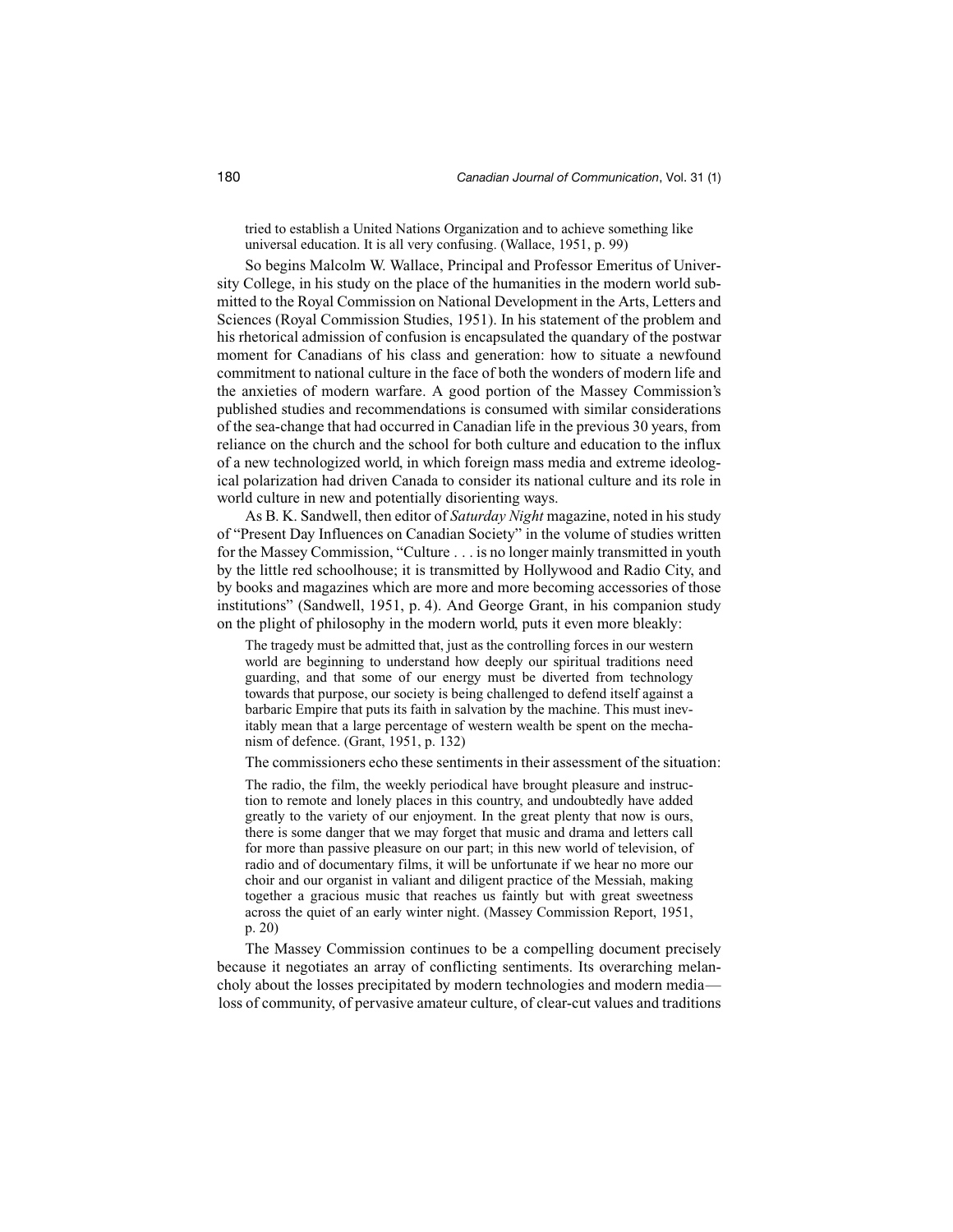tied to European culture and religion—is met with a kind of resolve about how to mitigate these losses with bold decisions about national funding for culture. The report negotiates the shift in the concept of culture from Arnoldian—the best of what had been thought and written—to anthropological; from prescriptive to descriptive; from the elite to the everyday. As the quotations above demonstrate, the report is also dealing with two international foes simultaneously, both of which may manifest within Canadian borders: American mass culture and the pernicious ideologies of the Soviet Union.

As the most elaborated statement about Canadian culture ever produced, the report of the Massey Commission has been the subject of much analysis. Many studies on the report have been published in the past 20 years, and they look back to the Massey Commission from a current climate of cultural privatization with a kind of nostalgia of their own, if not for organic Canadian culture, then for such clear-sighted thinking about cultural funding and the public good. The prevailing view is that the Commission provided a positive resolve to fund Canadian culture, despite various compromises, and that, on balance, it improved the quality of Canadian life (Bissell, 1986; Evans, 1991; Finlay, 2004; Litt, 1992; Massolin, 2001; Robinson, 1997; Thompson & Randall, 2002; Tippett, 1990; Whitaker & Marcuse, 1994). George Woodcock's comments are typical in this regard: "[The Massey Commission and its effects] revealed for the first time a widespread recognition among Canadians of the truth . . . that in its arts a community finds the most profound and faithful expression of its true nature, and that for this reason . . . the community is under an obligation to see that the arts do not die, but flourish" (Woodcock, 1985, p. 12). In his article "The Cultural Industries Policy Apparatus," which presents something of a departure from most histories of the Massey Commission, communications theorist Kevin Dowler focuses on the relationship of culture to security during the 1950s, reflecting a sentiment clearly expressed in the excerpt from the Massey Commission included at the head of this paper and echoed by Grant: "Culture," he writes, "constituted a form of defence against both internal and external threats" (Dowler, 1996, p. 338). Yet Dowler too presents the Commission's emphasis on culture "free from the pressures of the marketplace" as admirable.

As is readily apparent from the above quotations taken from the Massey studies and report, the dominant interpretations about the Commission's impact on cultural funding and production in Canada are consistent with the commission's intentions. However, in the emphasis on nation building—a theme whose anachronism in an age of globalization often appeals to contemporary cultural observers—the role of internationalism in general and the United Nations (UN) in particular on the Massey Commission has been left largely neglected. In what follows, I highlight the importance of internationalism for postwar Canada, in order to situate national cultural initiatives associated with the Massey Commission within a larger frame. For example, although the Massey commissioners were largely ambivalent about the mass media, as is apparent in the quotation taken from their report above (p. 20), they were subject, I argue, to a Cold War pressure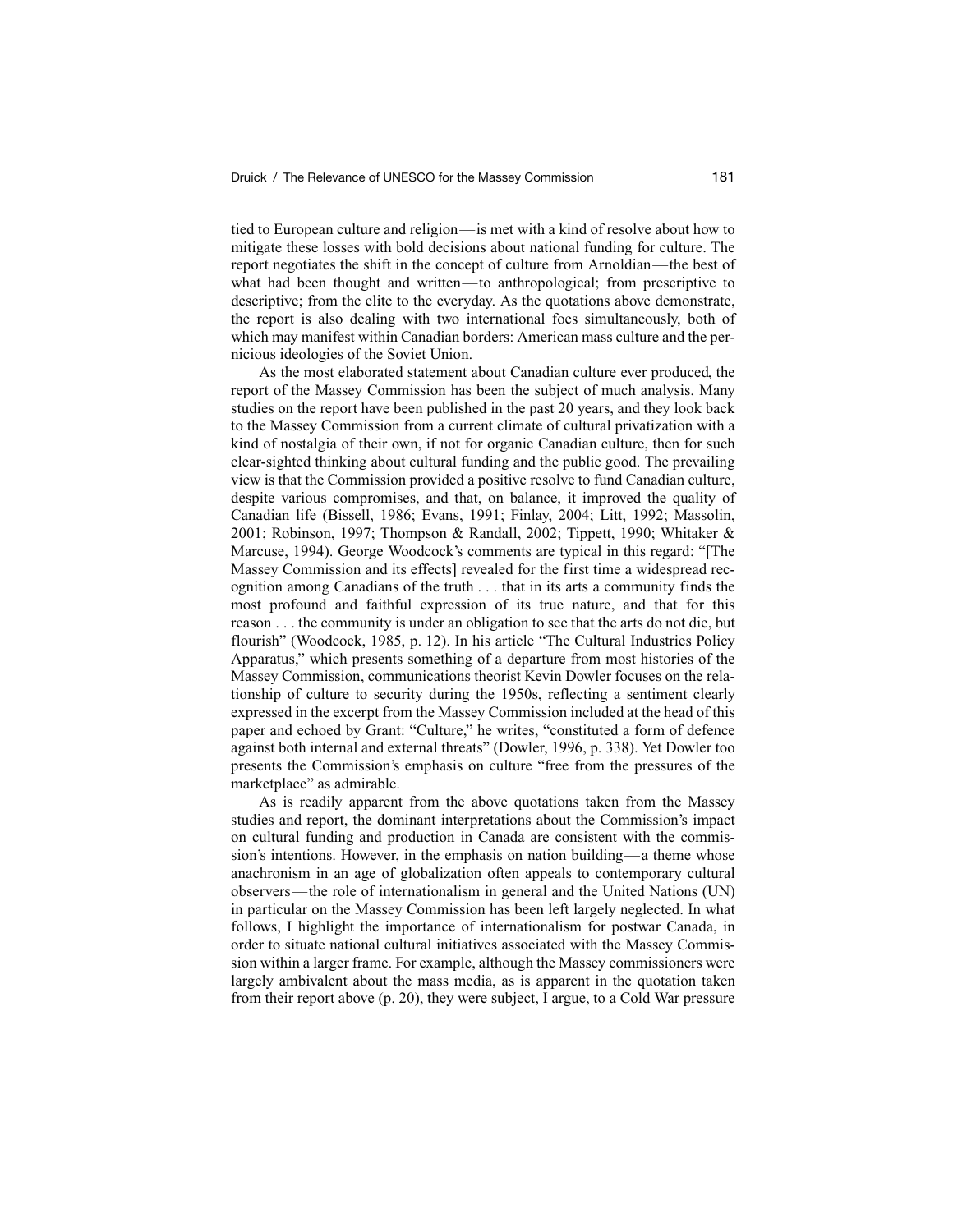to align Canadian arts with the objectives of the UN's cultural wing, the United Nations Educational, Scientific and Cultural Organization (UNESCO). The UN's organ for encouraging peace through proactive means of education and cultural exchanges of all sorts, UNESCO was for pragmatic reasons strongly in favour of the role the mass media could play in the modern world. Behind these initiatives lay the threat of war. The preamble to the UNESCO convention describes the modern mind as a battlefield: "Since wars begin in the minds of men, it is in the minds of men that the defences of peace must be constructed" (UNESCO, n.d., p. 5).2

UNESCO ideals of cultural relations and cultural exchange required participation at the national level from member states. Canada was, as Philip Massolin (2001), Maria Tippett (1990), and others have documented, sorely lacking in national culture by the end of the war.

[C]ultural accoutrements in Canada compared poorly with those of the United States and countries in Europe. Canadian governments also had little to boast of in terms of promoting culture. In spite of aiding the development of the National Gallery, the Canadian Broadcasting Corporation (CBC), and the National Film Board (NFB), they had largely stayed out of the field of culture. Unlike their counterparts elsewhere in the western world, they were niggardly about funding cultural organizations and focused instead on more concrete initiatives such as immigration policy and maintaining full employment. Indeed, cultural policy not only belied Canada's origins as a pioneer colony but also reflected Canadians' pragmatism and penchant for material success. (Massolin, 2001, p. 164)

Given Canada's increasing profile at an international level, the underdevelopment of her national culture was beginning to become an embarrassment (Litt, 1992).

The Canadian government avidly turned to its leading advocates of culture and education, many of whom had been members of liberal internationalist organizations during the interwar period, to find representatives for UNESCO meetings. For instance, the Canadian delegation to the meeting to draw up a constitution for UNESCO, which took place in London, November 1, 1945, was composed of adult educator and National Film Society stalwart Robert Wallace; Edmond Turcotte, editor of Le Canada, a former member of the National Film Board, and later a member of the Fowler Commission; and Vincent Massey, who was finishing up his term as high commissioner for Canada in London (Kidd, 1956). The connection between national cultural development and international relations was becoming clear.

When Prime Minister Louis St. Laurent proposed the idea of a royal commission to study arts and culture in Canada in the late 1940s, he, and later Massey, always referred to UNESCO as part of the rationale (Litt, 1992). This framework turned up in the terms of reference for the commission itself and informed much of the language of the submissions, many of which were given by volunteer organizations dedicated to arts and education. Of the four issues stipulated in the Order-in-Council that created the Massey Commission, the third, following the pressing issues of broadcasting policy and the "operation and future develop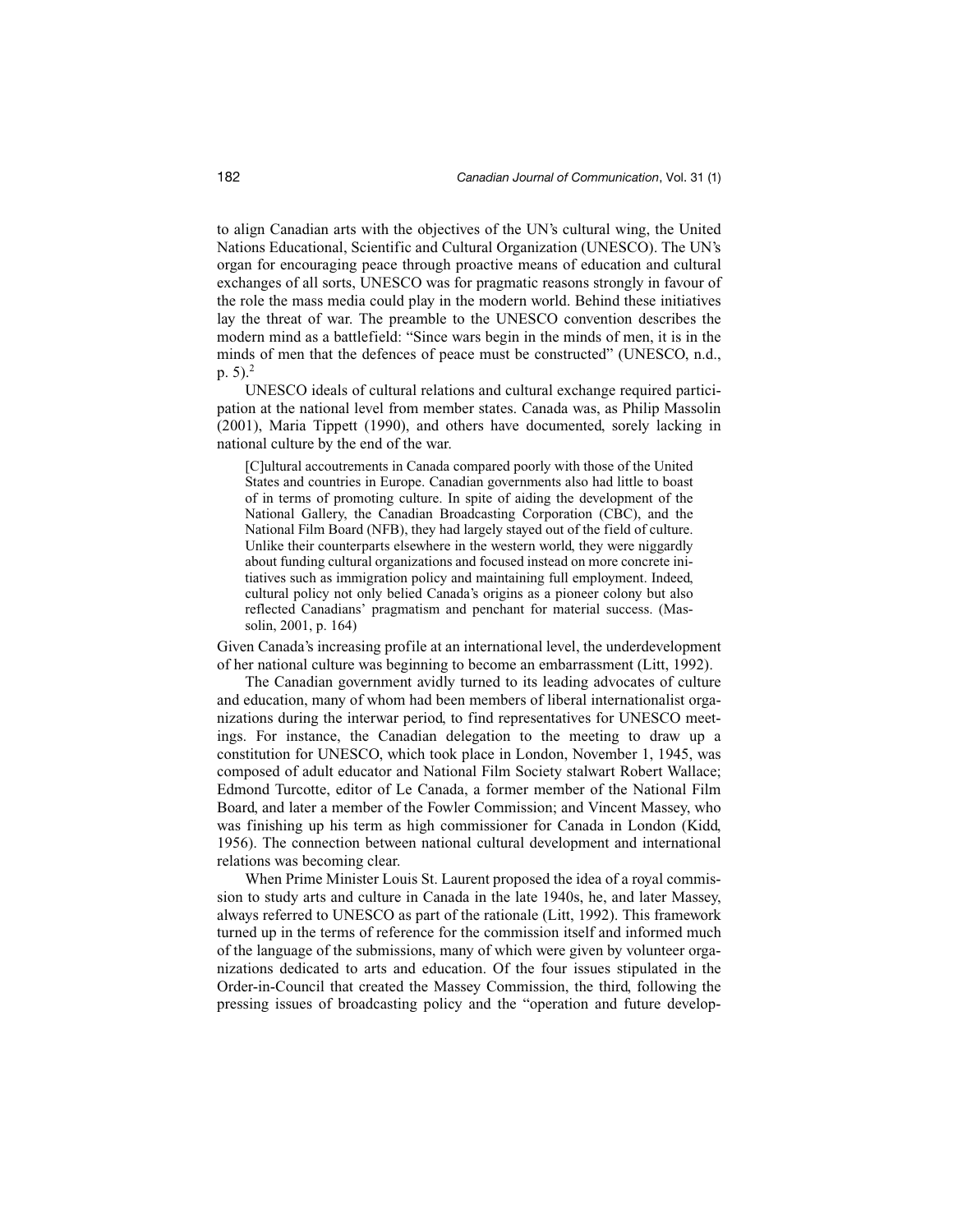ment" of federal arts agencies, and preceding the relations of the government with voluntary bodies and the preservation of historical monuments, was explicitly concerned with UNESCO and "similar international bodies" (Massey Commission Report, 1951, p. xii).

As the Massey Commission Report documents, 70 briefs from voluntary organizations expressed some concern about Canada's relations to UNESCO (Massey Commission Report, 1951, p. 246), and many of the submissions urged the formation of a national commission dedicated to matters of international culture, as had been established by this time in 30 other countries (p. 246). During hearings, commissioner Hilda Neatby reportedly derided the overvaluation of the work that UNESCO could do to bring about world peace (Litt, 1992). These views are encapsulated in the section concerning UNESCO in the report, in which it is stated that although the aims of UNESCO are commendable, its "catholicity of enterprise has led to high administrative costs, and the consequent curtailments of the budget have tended to narrow the orbit of operations rather than curtail their central administration. UNESCO is therefore accused of doing much talking, or organizing too many meetings, of making too many plans and of producing too few results" (p. 247). Nevertheless, the report backs away from harsh criticism by saying, "In repeating the criticisms we have no thought of ranging ourselves with the cynical and the lethargic. On the contrary we believe with the authority whom we have quoted that an honest recognition of the causes of weakness in this important organization must bring home to every thoughtful person his obligation to give the greatest possible support to this cause" (p. 248). Many of the final recommendations of the Commission, including the emphasis on the need for Canadian participation in all forms of intellectual and artistic cultural exchange, are completely in line with UNESCO. The Commission plainly states:

For good or ill, information and cultural matters are now becoming more and more an essential part of foreign policy. The pace in this matter has in recent years been set by the dictatorships; democratic countries are following their example partly in recognition of changing circumstances which make this activity necessary and desirable in itself, partly because false propaganda can be countered only by the truth effectively and generously disseminated by every practicable means. (Massey Commission Report, 1951, p. 263)

Despite this discourse in the report, the international aspect of the Massey Commission has been sidelined in the histories, a fact that allows us to lose sight of the significance of UNESCO as a legitimizing discourse for national cultural funding in the postwar world.

Rarely noted, for example, is that the recommendation for the establishment of the Canada Council, in many ways the culmination of the report and widely considered the Commission's only substantive recommendation, was originally a call for a Council for Arts, Letters, Humanities and Social Sciences, which might serve as a catch-all for the problems set out for the Commission to solve, including relations to UNESCO. "We . . . recommend," states the report, "that a body be created . . . to stimulate and help voluntary organizations within these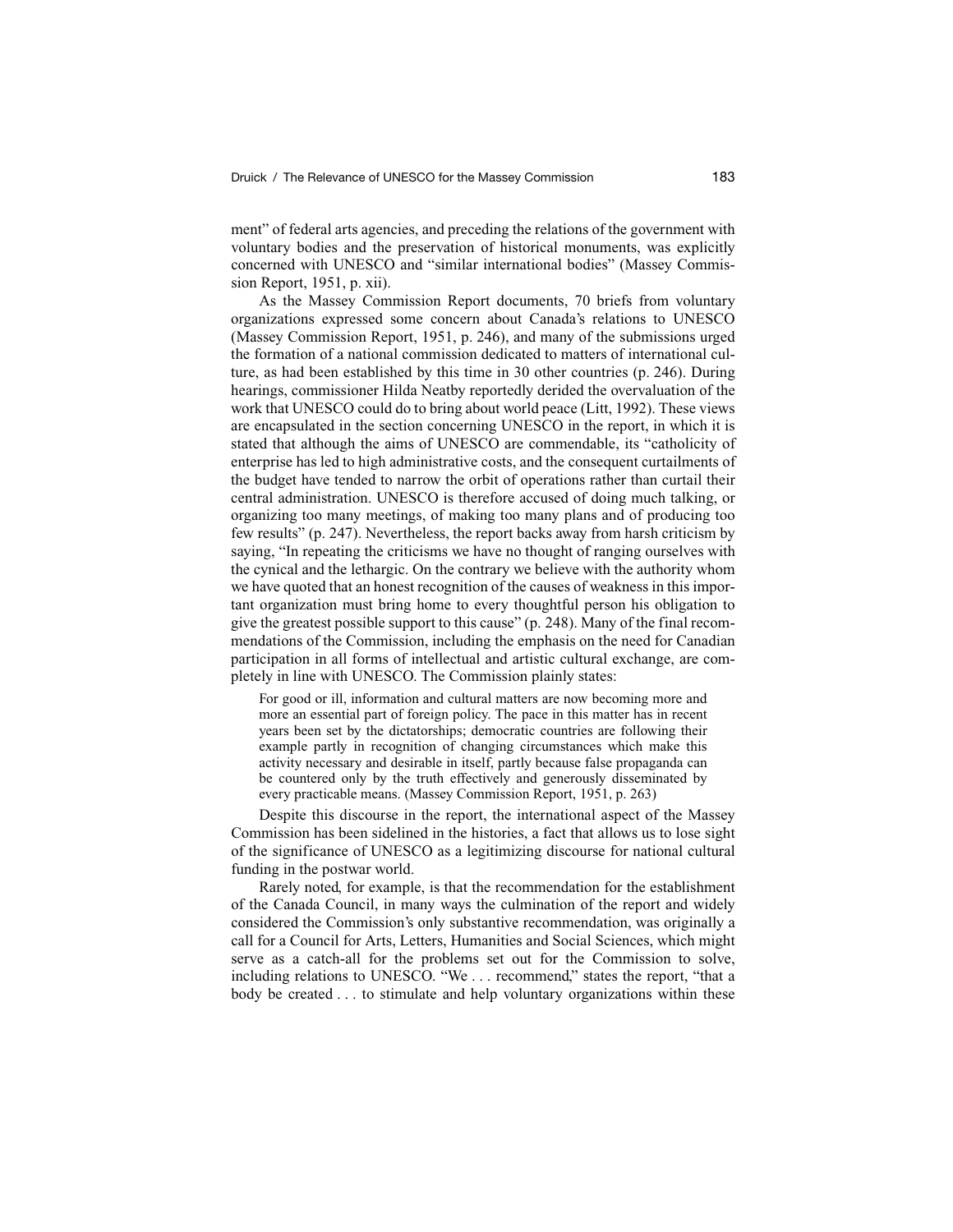fields, to foster Canada's cultural relations abroad, to perform the functions of a national commission for UNESCO, and to devise and administer a system of scholarships" (Massey Commission Report, 1951, p. 377). The Canada Council was also mandated to call an annual national UNESCO affairs conference and to "take appropriate measures to extend the knowledge in Canada of UNESCO's purposes and programmes," as well as bringing Canadian needs to the attention of UNESCO by way of External Affairs (p. 379). In Paul Litt's words, "the UNESCO issue pulled the government one step closer to assuming responsibility for sponsoring the arts" (Litt, 1992, p. 175).

Although they were Canadian nation-builders to a person, everyone involved with the Massey Commission was also actively engaged with international affairs, most of them also directly or indirectly involved with UNESCO. Aside from Vincent Massey, the members of the Massey Commission were Georges-Hénri Lévesque, Dean of the Faculty of Social Sciences at Laval University; Norman A. M. MacKenzie, president of the University of British Columbia and member of the Wartime Information Board; Hilda Neatby, a professor of history from the University of Saskatchewan; and Arthur Surveyer, a civil engineer from Montréal. All five commissioners had been active in groups such as the Canadian Association for Adult Education (CAAE) and the Canadian Institute of International Affairs (CIIA) before the war (Faris, 1975; Litt, 1992). The CIIA was closely aligned to the ideals of the League of Nations and was founded in 1928 "to promote and encourage in Canada research and discussion in international affairs and to give attention to Canada's position both as a member of the international community of nations and as a member of the British Commonwealth of Nations" it was a gathering place for Canada's elite.<sup>3</sup> It was at a meeting of the CIIA in 1934 that Brooke Claxton, the politician who initiated the inquiry that ultimately became the Massey Commission, first met Massey.<sup>4</sup> Like Massey and Alan Plaunt (co-founder of the Radio League), Claxton had developed a commitment to the philosophy of internationalism while attending Oxford (Litt, 1992), and as with them, Claxton's involvement with Liberal politics went beyond the backrooms. In 1936 he published a position paper on the need for internationalism despite the failings of the League of Nations (Claxton, 1936). Claxton would go on to be the first chairman of the Canada Council (Woodcock, 1985). Many of the commonwealth and liberal internationalist ideals favoured by Canada's "Ottawa men" were embodied in the conception of UNESCO (Granatstein, 1982).

Vincent Massey, heir to a farm-equipment manufacturing fortune, was raised according to prevailing custom in the upper echelons of early twentieth-century Canadian life, which included being sent abroad for university. Massey was a supporter of international and imperial connections from his days at Oxford, where he established a "round table" chapter, an empire-wide association based on the imperialist notions of Cecil Rhodes (Faris, 1975; Massey, 1963). He was also committed to both culture and education. Upon his return from university, Massey became president of the National Council of Education, where "it was hoped that it could create a bureau of education on a national basis, non-governmental and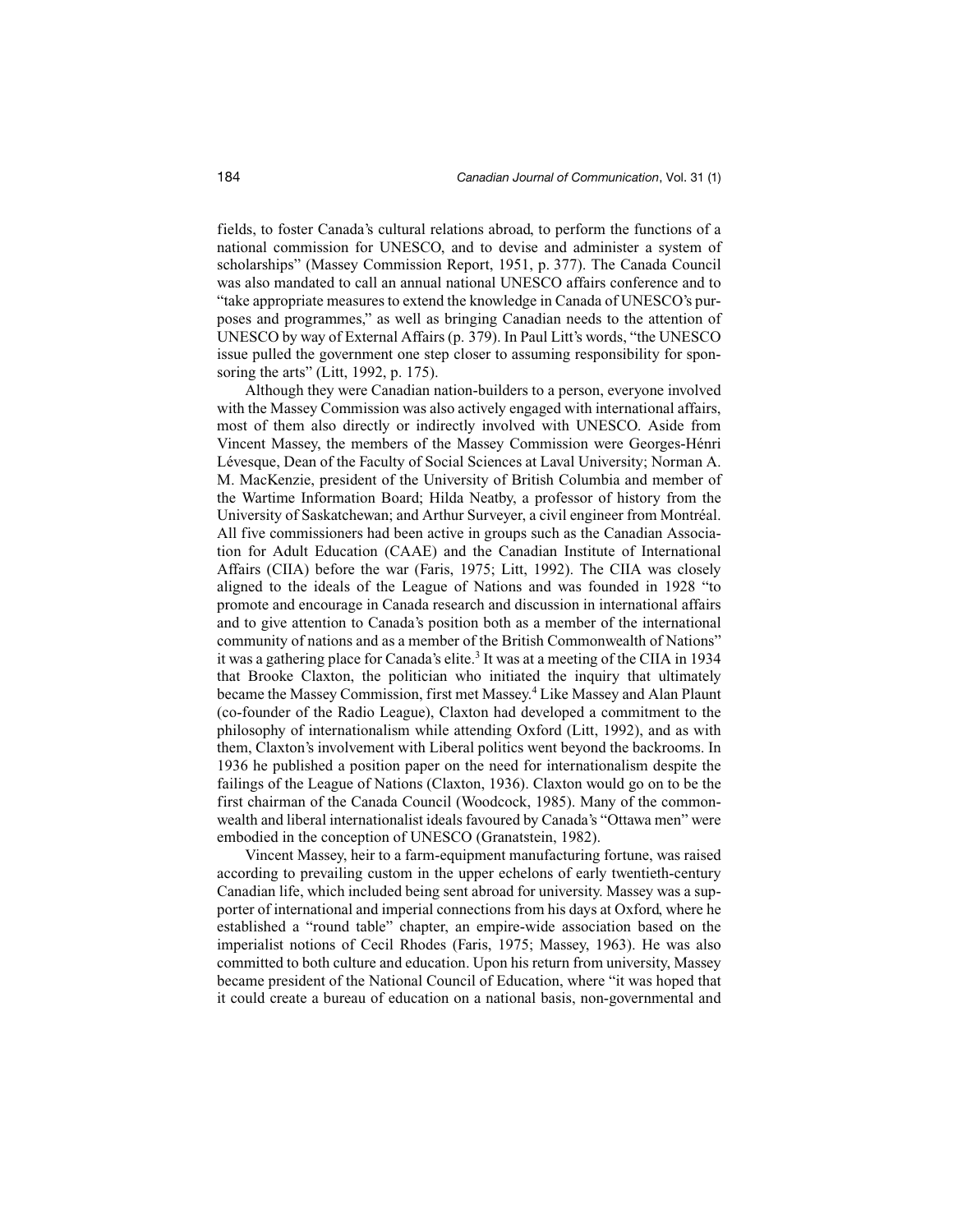unofficial, which could be a clearing house of ideas in this field" (Massey, 1963, p. 85). Massey vigorously pursued his own brand of commonwealth nationalism from his position as high commissioner in London during the war, and Massey's internationalism—his support of both the United Nations and the British Commonwealth—is apparent in his book, *On Being Canadian*, in which both entities are compatible with his brand of nationalism (Massey, 1948).<sup>5</sup>

UNESCO's insistence on cultural exchange fit well with an emphasis on free trade, decoupling state sponsorship of the arts from the spectre of totalitarianism. A discourse of "cultural relations" pervaded postwar internationalism, combining humanist progressivism with a notion of multiply reinforcing levels of international relations (McMurry & Lee, 1947). Historian Frank Ninkovich notes that in the United States, the "analogy [of culture] with commerce was typical of a liberal mentality that looked at politics, culture, and trade as a seamless web of mutually reinforcing filaments" meant to bring about a "liberal ecumene" (Ninkovich, 1981, p. 15; p. 61). UNESCO officials Walter Laves & Charles Thomson summarize the convergence of education, culture, and commerce concisely: "Through UNESCO the governments of member states have been able to give new emphasis to their belief that education is indispensable to a country's development; that it is vital for political democracy, for raising living standards, for adequate understanding of the discoveries of modern science, and for cultural as well as for economic growth" (Laves & Thomson, 1957, p. 191). The Massey Commission Report follows directly on this kind of discourse, asserting that "the exchange of information and cultural goods with other countries has become an essential activity of the modern state. In the case of Canada it is important for trade reasons, but there are also less tangible results in terms of improved understanding which must also be earnestly sought" (Shea, 1952, p. 56).<sup>6</sup> UNESCO's combination of education and culture with development and trade allowed states such as Canada, which had been resistant to the notion of public funding for the arts, to reconsider their position in ways that did not challenge their political or moral ideologies.

The Massey Commission Report is peppered with carefully worded advisories about overreliance not only on American popular culture, but also on American philanthropic largesse. "We benefit," state the commissioners, "from vast importations of what might be familiarly called the American cultural output . . . We are . . . deeply indebted to American generosity . . . Of American institutions we make the freest use" (Massey Commission Report, 1951, p. 13-14). America was not only the source of the majority of Canada's commercial culture, but of much of her high culture as well. The commissioners expressed concern about Canada's overreliance on philanthropic organizations such as the Carnegie Corporation and the Rockefeller Foundation. Indeed Appendix Five of the report details the millions of dollars of aid received by Canadian groups and institutions from these organizations between 1911 and 1949. The report puts the problem succinctly: "the cinema at present is not only the most potent but also the most alien of the influences shaping our Canadian life. Nearly all Canadians go to the movies; and most movies are from Hollywood. The urbane influences of Carnegie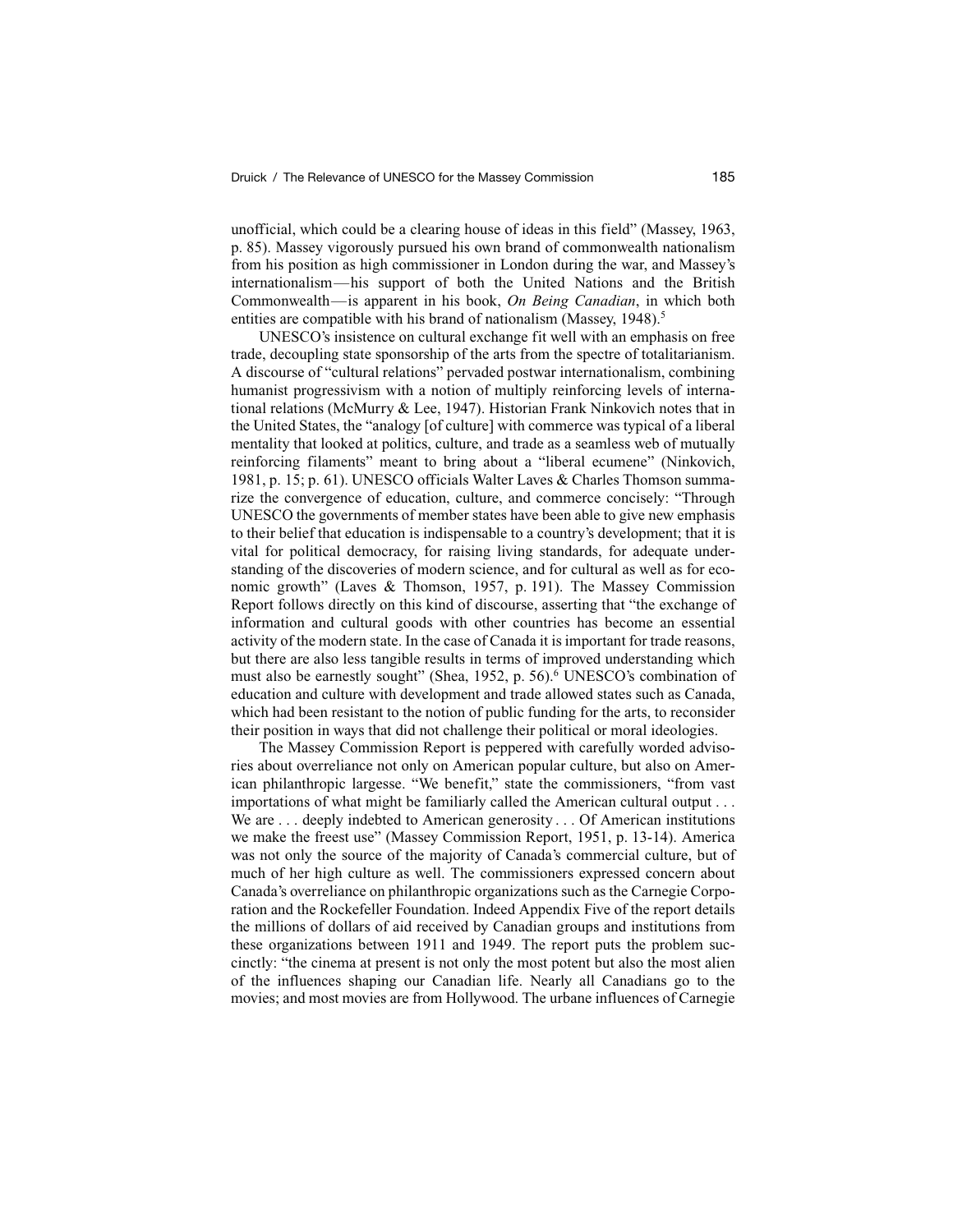and Rockefeller have helped us to be ourselves; Hollywood refashions us in its own image" (Massey Commission Report, 1951, p. 50).

The support received for worthy cultural projects from American organizations was significant. The United States was not simply the source of "vulgarity and debilitation" (Wallace, 1951, p. 100); it was also the site of well-organized commitments to enlightenment. There was, for example, a strong contingent of American internationalists, many of whom acted as enthusiastic participants in the formative years of UNESCO. Ninokovich notes that "the concept of popular participation in UNESCO had a natural appeal to most Americans" (1981, p. 94). Indeed the UNESCO preamble was written by Archibald MacLeish, Librarian of Congress and UNESCO's first American representative (Donaldson, 1992; Ninkovitch, 1981).<sup>7</sup> MacLeish was a "liberal's liberal, a loyal New Dealer, and fervent internationalist . . . He was also a believer in the potency of cultural relations" (Ninkovitch, 1981, p. 116). In MacLeish's words, "Cultural Relations . . . is more important to the people of the world, and the people of the United States in particular, than almost anything else they can read about or think about at this moment in their history" (MacLeish, 1947, p. v).

The discourse of "cultural relations" pervaded American internationalist circles. There were many American educators intent on creating widespread support for UNESCO and its utopian promise of peoples communicating to peoples without state intermediaries (Ninkovitch, 1981). Ninkovich could almost be discussing Canadian submissions to the Massey Commission when he writes about American voluntary organizations that: "These groups considered [UNESCO's] call for national commissions to be an extension of the principle of voluntary association to the multilateral sphere under governmental auspices"; many made submissions to that effect to the State Department in 1946 (1981, p. 95). The American contingent is most famous for arguing unrelentingly for absolute free flow of information, a self-promoting position that, when it was not widely accepted, eventually led to American withdrawal from the organization in 1984. But this point of conflict also demonstrates just how seriously Americans took their participation in UNESCO (Ninkovitch, 1981).

In the struggle against barbarism, the enemy for many, Canadian and American alike, was dual: both American mass culture and totalitarian communism. This complex of political, economic, educational, and cultural objectives led the Massey commissioners to blend contradictory aspects of elite and mass culture. In the report, one finds discussion of the objectives of art as ennobling and identitypromoting thrown together with the promotion of national mass media, a tangle of problems embodied in UNESCO's mandate as well. As with UNESCO, the Massey Commission bore the contradictory impulses of creativity and institution, art and technology, culture and commerce. These conflicts and contradictions reveal themselves in the relation between the Massey Commission and the Canadian state, as well as between UNESCO and the UN and various factions of culture and politics in the United States.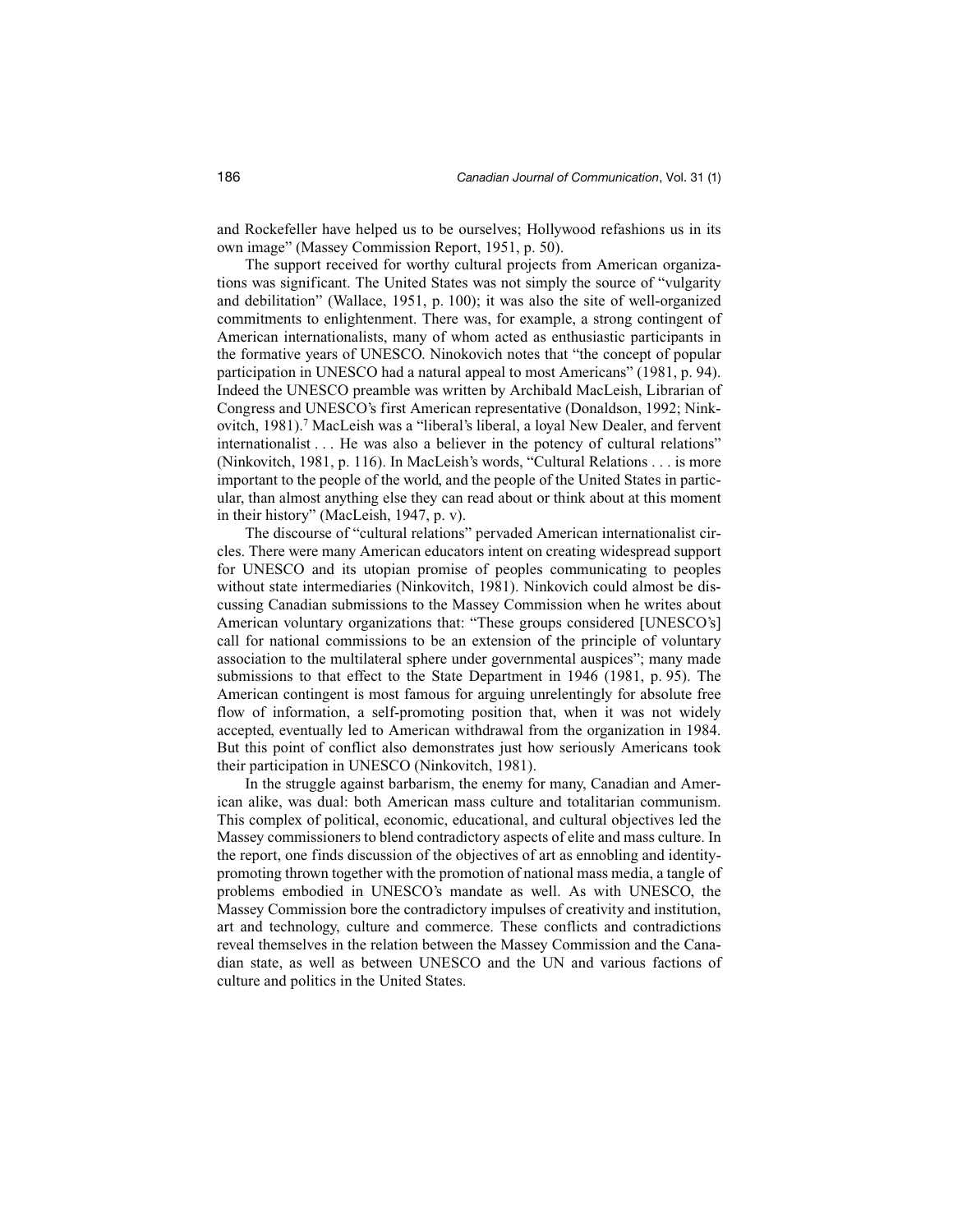Myriad examples of the complex relationship of art and politics in the postwar period can be observed in the use of culture for international relations in the United States. Positive sentiment for UNESCO's messages of Cold War humanism are well illustrated by one of America's "most significant cultural productions" of the 1950s, the Museum of Modern Art's international touring exhibit, *The Family of Man* (Sandeen, 1995). Composed of black and white documentary photographs by dozens of photographers from around the globe, this exhibit had as its spirit the seemingly apolitical message, "Mankind is one" (Sandeen, 1995, p. 40). The photographs depicted people in diverse cultural settings carrying out similar everyday activities, from eating and sleeping to dancing and making love. In the wake of World War II, Cold War America wished to emphasize universal humanist messages, while still promoting support for the American way over Soviet communism.

One of the ways this message about a unified humanity—a new one, according to a UNESCO study by Claude Lévi-Strauss (1956)—was expressed through the emphasis on the celebration of "diversity" found in democratic America, compared with the enforced homogeneity and repression of the Soviet Union. This was a tactic of American foreign policy as well: "maintaining and even encouraging cultural differences . . . would create an enduring barrier to Soviet expansion" (Sandeen, 1995, p. 27). Thus although the exhibit emphasized the anthropological diversity of peoples, the dominant metaphor was of the containment of difference in a UN model of a universal community (Sandeen, 1995). As Eric Sandeen puts it, "a satisfying consensus was multivocal but, like a good chorus, well-orchestrated" (Sandeen, 1995, p. 32). The final image in the exhibit, intended to restore hope after the iconic mushroom cloud of an exploding nuclear bomb, was a picture of the UN headquarters in session.

Sandeen's study connects with work by Serge Guilbaut (1983), Frances Saunders (2000), and Naima Prevots (1998) on the role of culture in international ideological struggle. Visual art, writing, music, and dance were all exported by the United States as forms of cultural relations in the 1940s and 1950s. The Americans reached out in particular to Europeans who had felt the brunt of the war and were sympathetic to a variety of forms of socialism and communism. The Americans' message was most often about the diversity, creativity, and tolerance that were said to characterize American society, a position often deemed incredible to a politicized international community of artists and intellectuals. This use of the arts for political purposes was often funded by the CIA and was legitimized as an expense because of its supposed power as a form of psychological warfare (Saunders, 2000). As Guilbaut puts it in his study of the dominance of abstract expressionism in the postwar art world, "culture had become politicized and important in a world sharply divided between the forces of good and the forces of evil . . . " (1983, p. 4). Guilbaut notes that abstract expressionism, art that seemed to fly in the face of both popular and elite ideas of aesthetics, expressed a kind of "political apoliticism" that seemed custom-made for the American philosophy of the "vital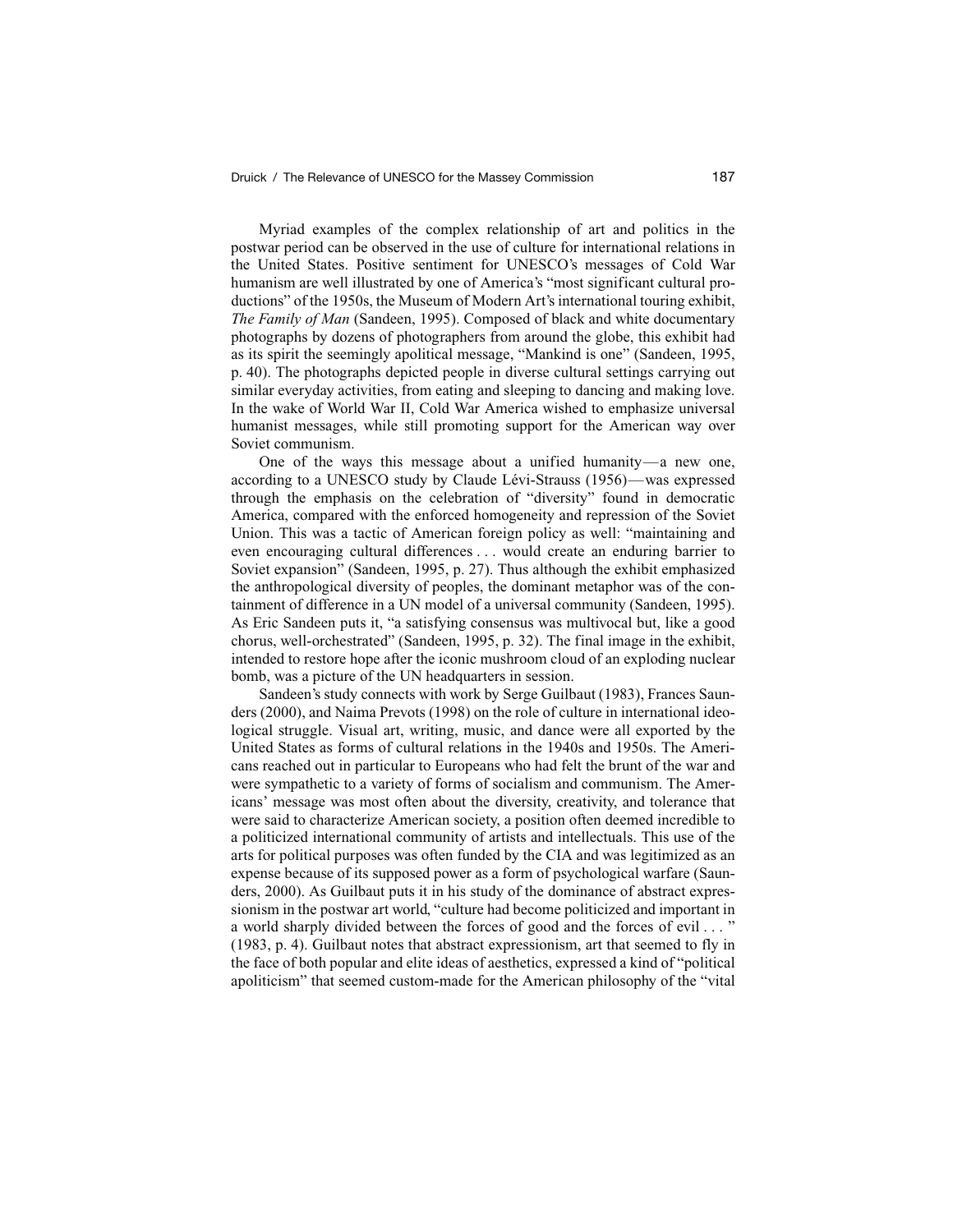centre," supporting freedom of expression without actually expressing any clear politics.

If high art was seen to be an appropriate medium for psychological warfare and cultural relations, what was the role assigned to mass media? Film was by far the most important medium in UNESCO discussions of the late 1940s. Broadcast television was yet but a promise and visual media were thought to be more significant for the masses of the world's illiterate than print. The United States insisted that the free flow of ideas distinguished the West from the repressions of Soviet communism and attempted to extend this rationale to trade as well. Through GATT (1947), the United States insisted that Hollywood films be accepted internationally on a free trade basis, an argument resisted most adamantly by France (Jarvie, 1998; Jeancolas, 1998; Schiller, 1979).

Film was given exemplary status in UNESCO discussions as it promised to function in many desirable ways (Druick, in press[b]). It had educational applications that extended from demonstrations of practical skills and the circulation of information about national ways of life to the documentation of national cultural production and the creation of high art. Film was also the leading form of amusement and entertainment, a situation that continued in the Third World long after television had displaced film in the domestic American market. As one UNESCO publication put it, "the commercial cinema remains of sufficient interest to any student of education and culture, as the only mass communications medium which effectively crosses frontiers and perhaps the most potent force by which one modern culture influences another" (UNESCO, 1955, p. 3).

There was overwhelming support for film as both a method of transmitting "fundamental education" and as a cultural missionary (UNESCO, 1947). In Canada, the National Film Board had been operating along these lines of film and education, making government documentary films since 1939 (Evans, 1984). Despite the Massey commissioners' preference for high culture, they were already well aware of the uses of new media such as film and radio for adult education and could not object to the UNESCO principles of advancing "mutual knowledge and understanding of peoples, through all means of mass communication . . . to give fresh impulse to popular education and to the spread of culture, [and to] maintain, increase and diffuse knowledge" (Ellis, 2000, p. 230). Massey had this to say about the UNESCO prospect:

UNESCO, we learn from its constitution, is concerned with the advancement of 'the mutual knowledge and understanding of peoples, through all means of mass communication,' and the promotion of 'the free flow of ideas by word and image.' That is a tremendous proposition. It means the enlistment of the mighty forces of the radio and the film and the press as well as everything in the field of culture, for the purpose of enabling peoples to talk to peoples. Nothing could be finer than the ideals which have inspired such a programme. (Massey, 1948, p. 162-163).

Perhaps unsurprisingly, then, the report of the Commission included the following endorsement of educational documentary film: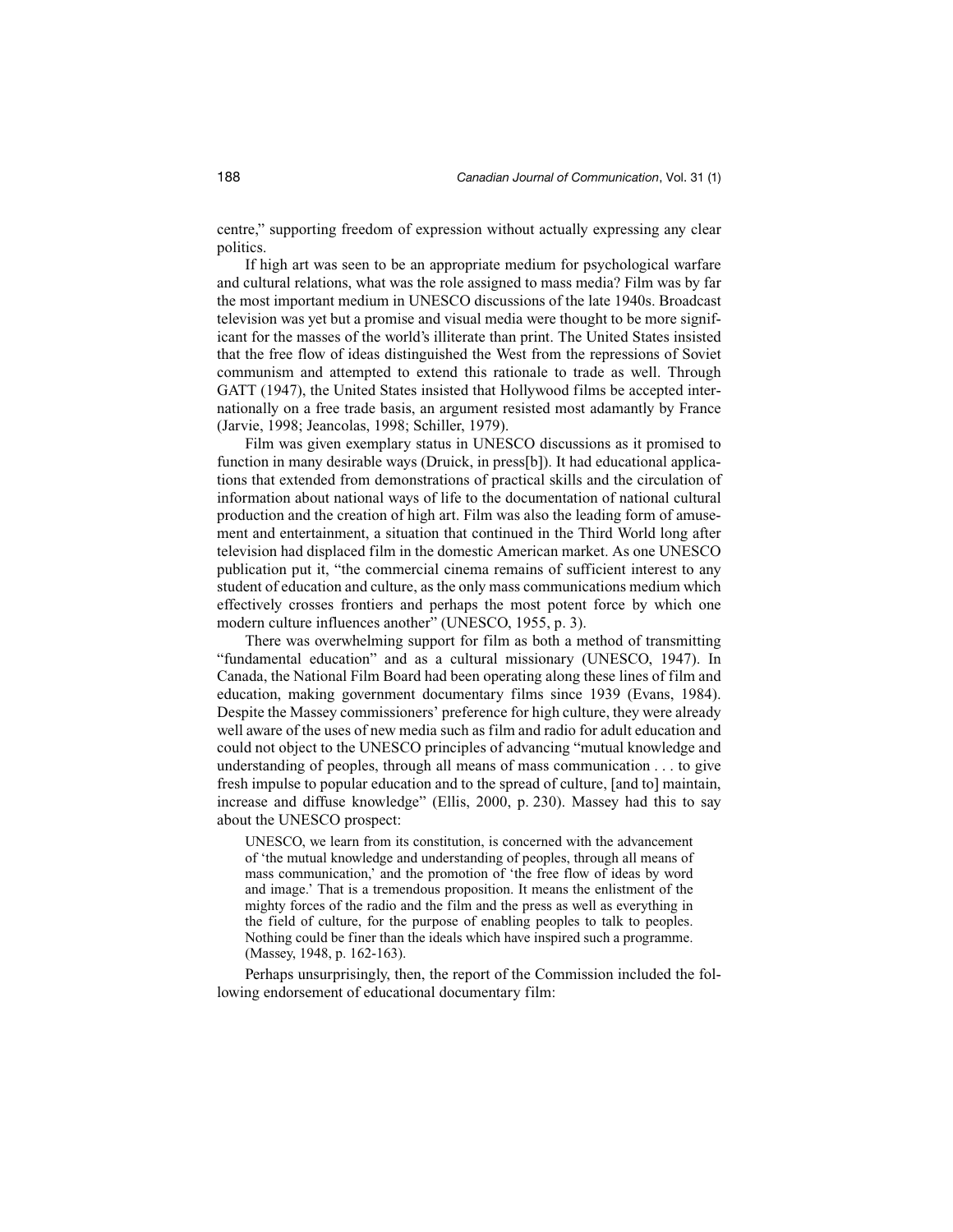In a democratic state, national effort in war and national unity in peace are maintained only by the informed conviction of its citizens. No democratic government can afford to neglect at any time a means of public information so farreaching and so persuasive as film. The provision and distribution of films by the national government is as little open to question as the issue of the white paper or the blue book. (Massey Commission Report, 1951, p. 310)

I have elsewhere traced the relationship of the NFB to British colonial film theory (Druick, in press[a]). And, indeed, UNESCO film education has been seen as a form of neocolonialism, often tracing the same paths through former colonies as the colonial administrators had (Hungwe, 1991). With regard to educational film, the NFB was already in place to help link Canadian cultural production to UNESCO's objectives. The close connection between the NFB and UNESCO is made even more apparent by the fact that after leaving the NFB under a Cold War cloud in 1945, government Film Commissioner John Grierson went to UNESCO to direct its media division (Druick, 2003; Ellis, 2000; Evans, 1984; Knight, 2005; Kristmanson, 2003; Robinson, 1997; Whitaker & Marcuse, 1994).<sup>8</sup> His successor at the NFB, Ross McLean, would follow him to UNESCO in 1950 after being similarly ousted from the Film Board (Evans, 1991).

Although Grierson is often presented as an internationalist, his internationalism was based on a dialogue between strong nations. In January of 1948, Grierson, in his UNESCO capacity, appeared at a conference of the British Film Institute whose topic was "Film and Colonial Development." In his talk, entitled "The Film and Primitive Peoples," Grierson iterates the UNESCO position that the success of "fundamental" education on a global scale is reliant upon national effort. "So we arrive," he said, "at the paradox which some of us have known all our lives, that internationalism begins in the nations, and for many of our immediate tasks, it begins at home" (Grierson, 1948, p. 11).

At the first UNESCO meeting on mass media and international culture, Grierson linked strong mass media infrastructure to national reconstruction and development (Ellis, 2000). The film subcommission recommended that UNESCO act as an international clearing house of information, once again warning that its success depended entirely on individual national efforts: "UNESCO could only act efficiently as an International Clearing House if each country has a national film information center or national film committee" (UNESCO, 1947, p. 38). Along with filmmaker Basil Wright, Grierson drafted a plan for the production of a series of films on UNESCO subjects by "national film-producing groups" for international distribution (Ellis, 2000, p. 232). True to the ideas about representative typicality that dominated Grierson's view of documentary (Druick, 2000, in press[a]), the proposal included a list of films to be "produced by member countries about their own 'specialities'; e.g. French cooking, English landscape painting" (Ellis, 2000, p. 232). This led to a somewhat paradoxical situation in which UNESCO was on the one hand promoting the complete arbitrariness of cultural difference as a way to diffuse racism, but reifying differing cultural temperaments and aptitudes on the other.<sup>9</sup>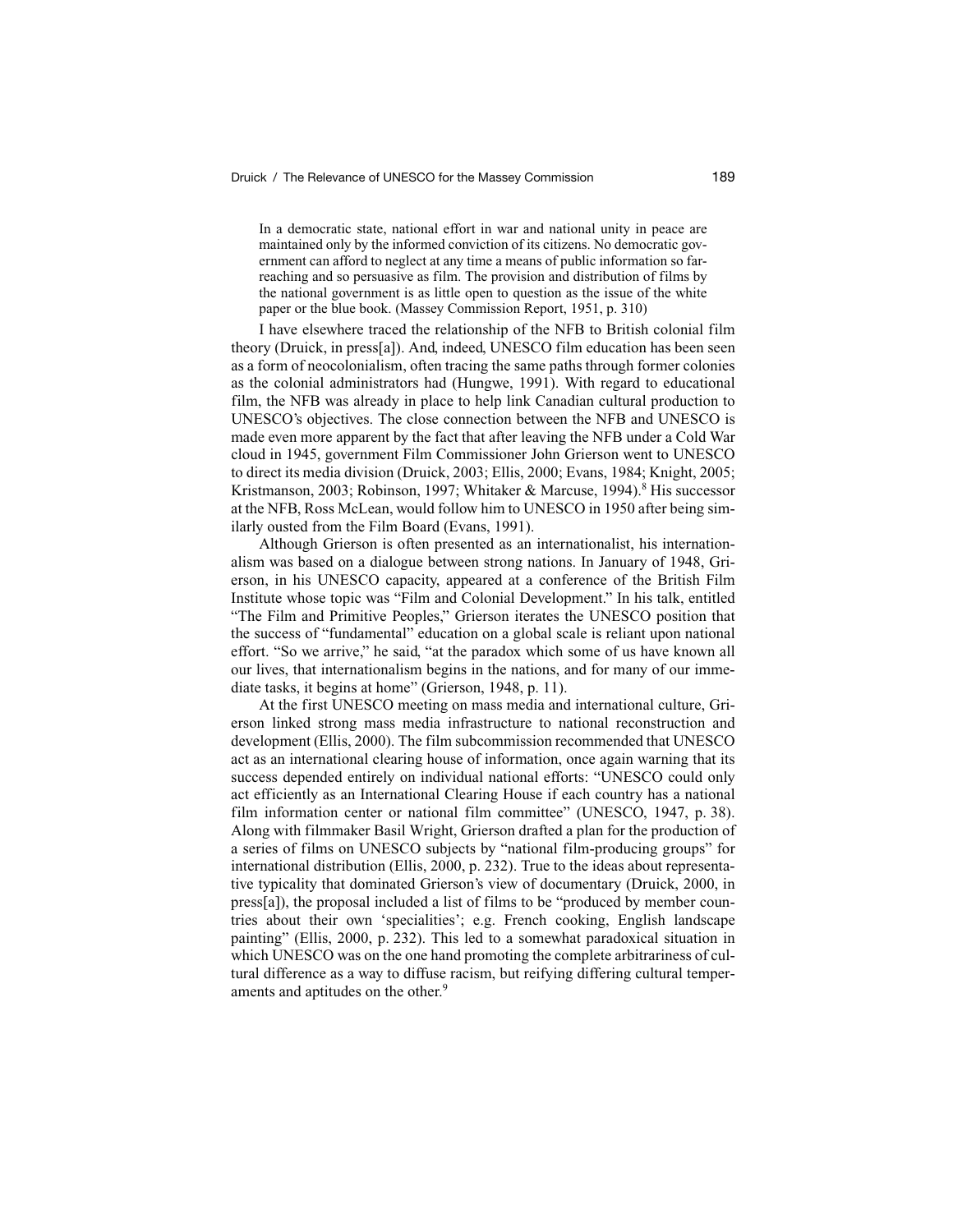In order to fulfill this international communications objective, a series of films was produced over the next few years, including French and English versions of *Introducing Canada* (1956).<sup>10</sup> In 1950 Stanley Jackson directed a film called *Our Town is the World*, which used the allegory of children fighting to make broader conclusions about the tolerance for difference and the need to respect the Universal Declaration of Human Rights as laid down by the UN. The film originally used boys of French and English descent and portrayed the conflict as linguistic and cultural. This script was quashed by the Department of External Affairs for fear that it portrayed Canada to an international community as unable to reconcile its ethnic groups (Robinson 1997). The story was duly changed to a conflict between children from two sides of a river. "Our town is the world now," concludes the narrator, "and if we are to live, we must live in peace."

So what are the conclusions to be drawn from these examples? In the 1940s and 1950s, the language of UNESCO was ubiquitous in the government and the culture lobby in Canada, and it informed cultural production and circulation in the United States as well. This not only helps to explain why UNESCO appears in the terms of reference for the royal commission on culture, but also gives clearer reasons than some of the current histories for the choice of the commissioners and the participation of networks of educators and arts groups in the hearings process. Importantly, the emphasis on culture by UNESCO and the Cold War pressure to be aligned with the United Nations helped to give the government the rationale it required to direct funding to the arts. Finally, the UNESCO problematic of education, art, and media helps to explain the somewhat bifurcated structure of the royal commission's report, in which although culture is the subject, the media are often the messengers.

As I have tried to show, the UNESCO discourse emphasized national participation in an international dialogue and highlighted the role of culture and education in this process. This conception of national culture in an international framework helped to mould policy that in turn shaped Canadian cultural institutions such as the Canada Council and the National Film Board. These institutions have gone on to have a profound effect on the direction of domestic art production. The activities and writings of those involved in the Royal Commission and the adult educators and other internationally minded groups of the day demonstrate the degree to which a narrowly nationalist vision was certainly not the Commission's goal; nor were their sentiments limited to the Canadian scene. The Massey commissioners, the interested voluntary bodies, and the report itself are all steeped in an international Cold War ideology of cultural relations. To this end, the production of Canadian culture was not only a nation-building project, but was also seen to be the basis of membership in an international cultural community. In sum, well before cultural-policy discourse in Canada came to be dominated by the notion of trade and cultural industries, it was nonetheless clearly imbricated with international politics. Negotiating with many contradictory forces, the Massey Commission was able to adapt the civilization and enlightenment tradition to terms suitable for institutionalization and instrumental application. In so doing,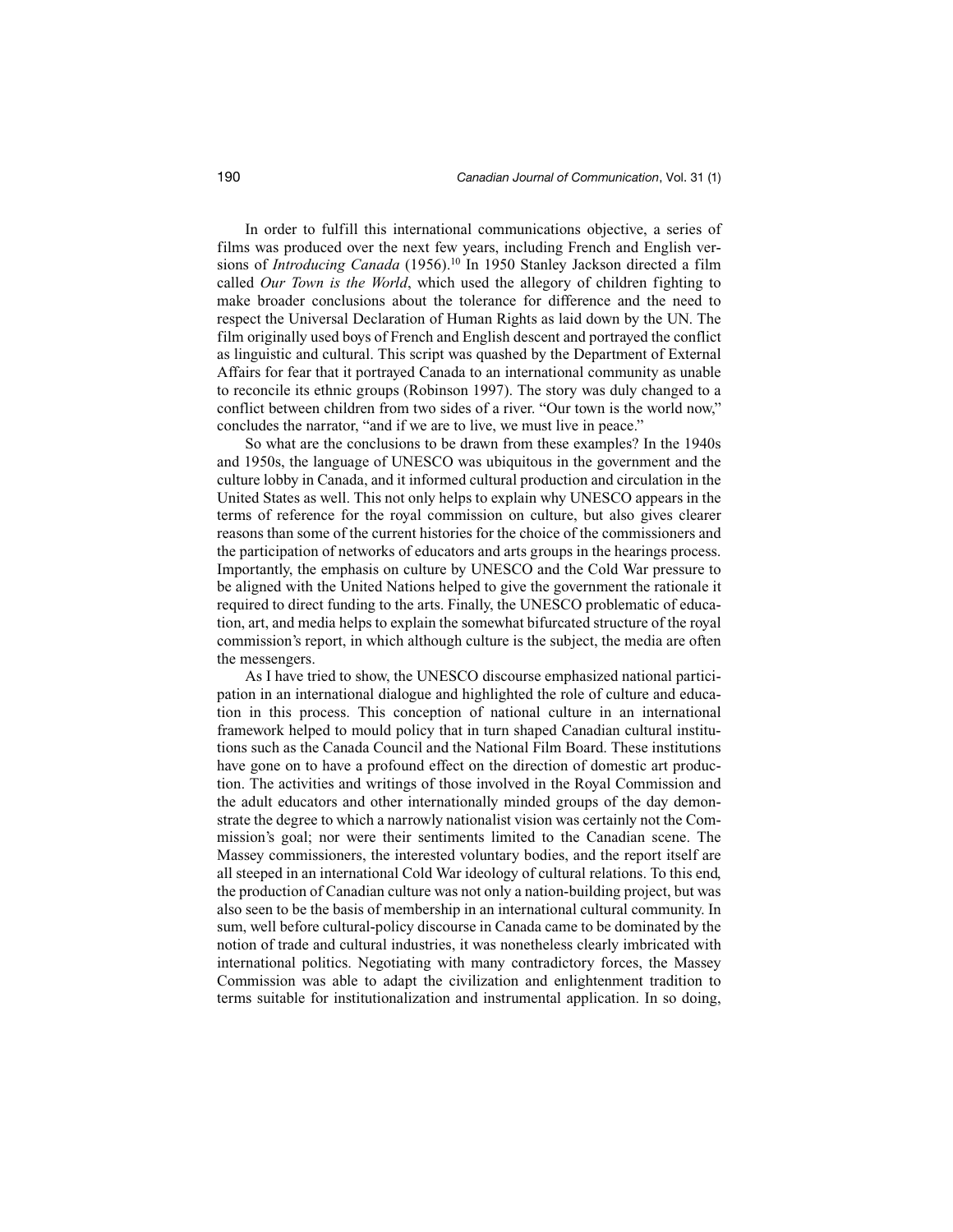the Commission set the benchmark, not only for being "the single most important document in the history of Canadian cultural policy" (Finlay, 2004, 211), but also for becoming an example of how cultural policy can and does embody dialogic tensions between economics, politics, culture, and government. For these reasons, the Massey Commission's establishment and its report offer a telling example of how intellectuals and artists—not to mention cultural-policy writers—can find themselves negotiating with a governmental, ideological (or, in our own time, economic) language for the arts, because these vocabularies are presented as compelling crystallizations of social or political aims.

#### **Notes**

- 1. Although convention in recent years has been to refer to the commission as the Massey-Lévesque Commission, drawing upon the names of both its chair, Vincent Massey, and its high-profile French-Canadian member, Georges-Hénri Lévesque, this is a revisionist manoeuvre, not reflected in discussion about the Commission in its own period, when it was uniformly called either the Massey Commission or the Culture Commission. If anyone else's name should be added to the title, it should most likely be Hilda Neatby, who apparently was responsible for much of the written report.
- 2. Derived from the use of the phrase by Clement Attlee at an international education conference in 1942, the phrase also clearly recalls the title of one of the NFB's most famous wartime films, *The War for Men's Minds* (1943).
- 3. Description taken from the preface to Gwendolen Carter's Canadian Institute of International Affairs–issued book, The British Commonwealth and International Security: The Role of the Dominions, 1919-39 (Carter, 1947, n.p.). Through the Massey Foundation, which Vincent ran after his father's death, Massey granted money to the Canadian Institute of International Affairs in 1932 (Massey, 1963).
- 4. Claxton was also an active member of the Association of Canadian Clubs, the Canadian League, and the League of Nations Society.
- 5. The book was originally called *Canada and the World*.
- 6. Albert Shea, a political scientist who worked for the War Information Board during the war and wrote a synopsis of the Massey Commission findings called *Culture in Canada* in 1952, went on to conduct a world survey of mass communications for UNESCO in the early 1950s (Shea, 1952, p. 6).
- 7. At an address to the Canadian Club in Ottawa, February 12, 1941, MacLeish gave a version of his continental manifest destiny: "We who are Americans—Canadians and citizens of the United States alike—will nobly save or meanly lose the last, best hope of earth. And the fiery trial through which we pass will light us down—us also—in honor or dishonor. Our freedom is to choose" (MacLeish, 1943, p. 42).
- 8. There were six departments at UNESCO: education, natural sciences, social sciences, cultural activities, mass communication, and technical assistance (Laves & Thomson, 1957).
- 9. The foreword to *The Race Question in Modern Science* situates UNESCO's mandate—comprised of culture, science, and education—as central to the problem of race: "Because of its structure and the tasks assigned to it, UNESCO is the international institution best equipped to lead the campaign against race prejudice and to extirpate this most dangerous of doctrines. Race hatred and conflict thrive on scientifically false ideas and are nourished by ignorance. In order to show up these errors of fact and reasoning, to make widely known the conclusions reached in various branches of science, to combat racial propaganda, we must turn to the means and methods of education, science and culture, which are precisely the three domains in which UNESCO's activities are exerted; it is on this threefold front that the battle against all forms of racism must be engaged"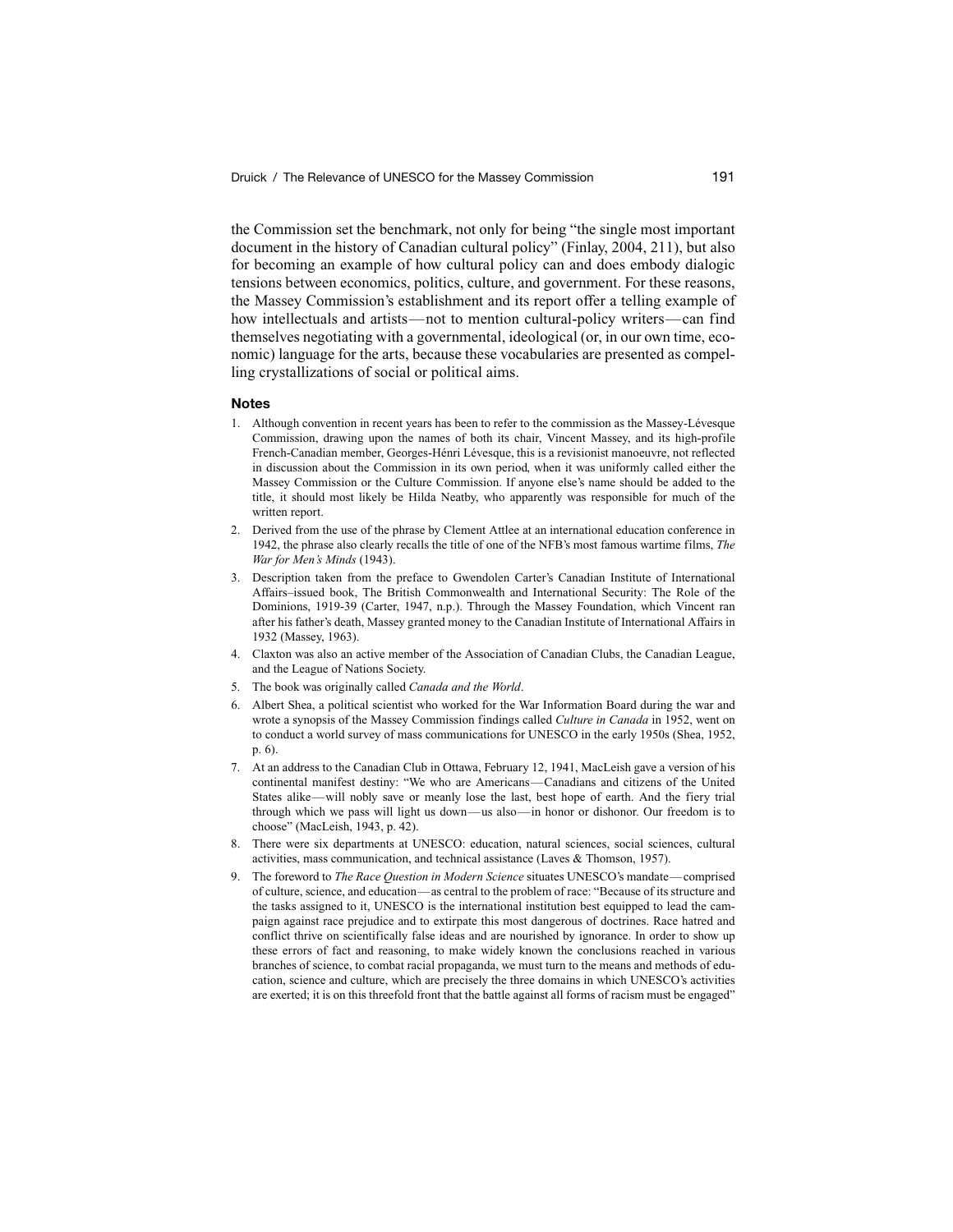(UNESCO, 1956, n.p.). Another notable UNESCO-related anthropological text is *The Study of Culture at a Distance* (1953), edited by Margaret Mead & Rhoda Métraux.

10. Other Canadian-made films associated with the UN and the British Commonwealth during this period include: *UNRRA—In the Wake of Armies* (1944); *Now—the Peace* (about the UN) (1945); *Guilty Men* (International Courts of Justice) (1945); *Suffer Little Children* (1945); *The Peace Builders* (1945); *Canada, World Trader* (1946); *Out of the Ruins* (UNRRA) (1946); *Everyman's World* (1946); *The People Between* (1947); *Common Concern* (Food and Agriculture Organization of the UN) (1947); *I.L.O*. (International Labour Organization) (1947); *Stuff for Stuff* (multilateral trade) (1948); *Maps We Live By* (1948); *The Road to World Peace* (1950); *Thunder in the East* (1950); *The New South Asia* (1953); *Sight and Sound* (1954); *The Commonwealth of Nations—A Study in 13 Parts* (1957); *Overture* (1958); *On Guard with UNEF* (1959); *U.N. in the Classroom* (1959); *New Voices* (1961); *Tomorrow Begins Today* (1962); *You Are Welcome Sirs, to Cyprus* (1964); and *Postmark UNEF* (1965). Films made by the UN film service itself, such as *The General Assembly* (about the United Nations) (1962); *The Trusteeship Council and System* (1962); *The Security Council* (about the United Nations) (1963); and *International Court of Justice* (1964) remain in the NFB catalogue to this day.

#### **References**

- Bissell, Claude. (1986). *The imperial Canadian: Vincent Massey in office*. Toronto, ON: University of Toronto Press.
- Carter, Gwendolen. (1947). *The British Commonwealth and international security: The role of the dominions, 1919-39*. Toronto, ON: Ryerson Press.
- Claxton, Brooke. (1936). Is there a common North American outlook on world affairs? *Special Libraries, 27*(6), 1-4.
- Donaldson, Scott. (1992). *Archibald MacLeish: An American life*. Boston, MA: Houghton Mifflin.
- Dowler, Kevin. (1996). The cultural industries policy apparatus. In M. Dorland (Ed.), *The cultural industries in Canada: Problems, policies and prospects* (pp. 328-346). Toronto, ON: James Lorimer and Company.
- Druick, Zoë. (2000). Documenting government: Re-examining the 1950s National Film Board films about citizenship. *Canadian Journal of Film Studies, 9*(1), 55-79.
- Druick, Zoë. (2003). Non-theatrical with dreams of theatrical: Paradoxes of a Canadian semi-documentary film noir. *Canadian Journal of Film Studies*, *12*(2), 46-63.
- Druick, Zoë. (in press[a]). *Government realism: Documentary film, cultural policy and social science at the National Film Board of Canada*. Montréal, QC, and Kingston, ON: McGill-Queen's University Press.
- Druick, Zoë (in press[b]). Reaching the multimillions: Liberal internationalism and the establishment of documentary film. In H. Wasson & L. Grieveson (Eds.), *Inventing film studies*. Durham, NC: Duke University Press.
- Ellis, Jack C. (2000). *John Grierson: Life, contributions, influence*. Carbondale, IL: Southern Illinois University Press.
- Evans, Gary. (1984). *John Grierson and the National Film Board: The politics of wartime propaganda*. Toronto, ON: University of Toronto Press.
- Evans, Gary. (1991). *In the national interest: A chronicle of the National Film Board of Canada from 1949 to 1989*. Toronto, ON: University of Toronto Press.
- Faris, Ron. (1975). *The passionate educators: Voluntary associations and the struggle for control of adult educational broadcasting in Canada, 1919-52*. Toronto, ON: Peter Martin Associates.
- Finlay, Karen. (2004). *The force of culture: Vincent Massey and Canadian sovereignty*. Toronto, ON: University of Toronto Press.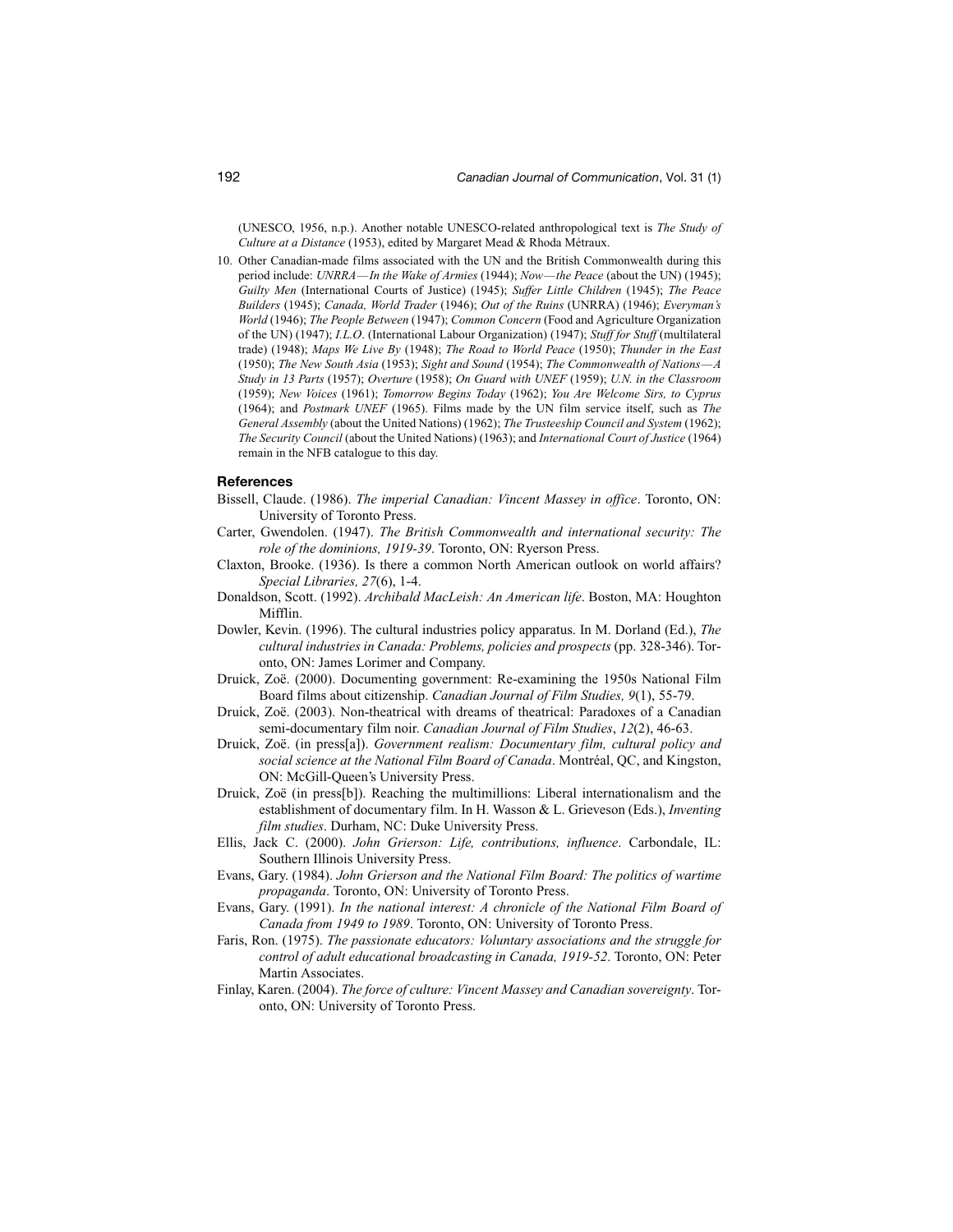- Granatstein, J. L. (1982). *The Ottawa men: The civil service mandarins, 1935-1957*. Toronto, ON: Oxford University Press.
- Grant, George. (1951). Philosophy. In *Royal Commission Studies: A Selection of Essays* prepared for the Royal Commission on national development in the arts, letters and sciences (pp. 119-133). Ottawa: King's Printer.
- Grierson, John. (1948). The film and primitive peoples. In *The film and colonial development* (pp. 9-15). London, U.K.: British Film Institute.
- Guilbaut, Serge. (1983). *How New York stole the idea of modern art: Abstract expressionism, freedom, and the Cold War*. Chicago, IL: University of Chicago Press.
- Hungwe, Kedmon. (1991). Southern Rhodesian propaganda and education films for peasant farmers, 1948-1955. *Historical Journal of Film, Radio and Television, 11*(3), 229-241.
- Jarvie, Ian. (1998). Free trade as cultural threat: American film and TV exports in the postwar period. In G. Nowell-Smith & S. Ricci (Eds.), *Hollywood and Europe* (pp. 34- 46). London, U.K.: British Film Institute.
- Jeancolas, Jean-Pierre. (1998). From the Blum-Byrnes Agreement to the GATT affair. In G. Nowell-Smith & S. Ricci (Eds.), *Hollywood and Europe* (pp. 47-60). London, U.K.: British Film Institute.
- Kidd, J. R. (1956). Canada's stake in UNESCO. *Queen's Quarterly 63*(2) (Summer), 248- 264.
- Knight, Amy. (2005). *How the Cold War began: The Gouzenko affair and the hunt for soviet spies*. Toronto, ON: McClelland & Stewart.
- Kristmanson, Mark. (2003). *Plateaus of freedom: Nationality, culture, and state security in Canada, 1940-1960*. Oxford, U.K.: Oxford University Press.
- Laves, Walter H. C., & Thomson, Charles A. (1957). *UNESCO: Purpose, progress, prospects*. Bloomington, IN: Indiana University Press.
- Lévi-Strauss, Claude. (1956). Race and history. In UNESCO (Ed.), *The race question in modern science*. New York, NY: Whiteside Inc.
- Litt, Paul. (1992). *The muses, the masses, and the Massey Commission*. Toronto, ON: University of Toronto Press.
- MacLeish, Archibald. (1943). *A time to act: Selected addresses*. Boston, MA: Houghton Mifflin.
- MacLeish, Archibald. (1947). Preface. In R. E. McMurry & M. Lee, *The cultural approach* (pp. i- v). Chapel Hill, NC: University of North Carolina Press.

Massey, Vincent. (1948). *On being Canadian*. Toronto, ON: J. M. Dent & Sons.

- Massey, Vincent. (1963). *What's past is prologue*. Toronto, ON: Macmillan.
- Massolin, Philip. (2001). *Canadian intellectuals, the Tory tradition, and the challenge of modernity, 1939-1970*. Toronto, ON: University of Toronto Press.
- McMurry, Ruth Emily, & Lee, Muna. (1947). *The cultural approach*. Chapel Hill, NC: University of North Carolina Press.
- Mead, Margaret, & Métraux, Rhoda (Eds.). (1953). *The study of culture at a distance*. Chicago, IL: University of Chicago Press.
- Ninkovich, Frank A. (1981). *The diplomacy of ideas: US foreign policy and cultural relations, 1938-1950*. Cambridge, U.K.: Cambridge University Press.
- Prevots, Naima. (1998). *Dance for export: Cultural diplomacy and the Cold War*. Hanover, NH: Wesleyan University Press.
- Robinson, Daniel J. (1997). Falling into line: The National Film Board, foreign policy, and the Cold War. *National History*, *1*(2), 158-172.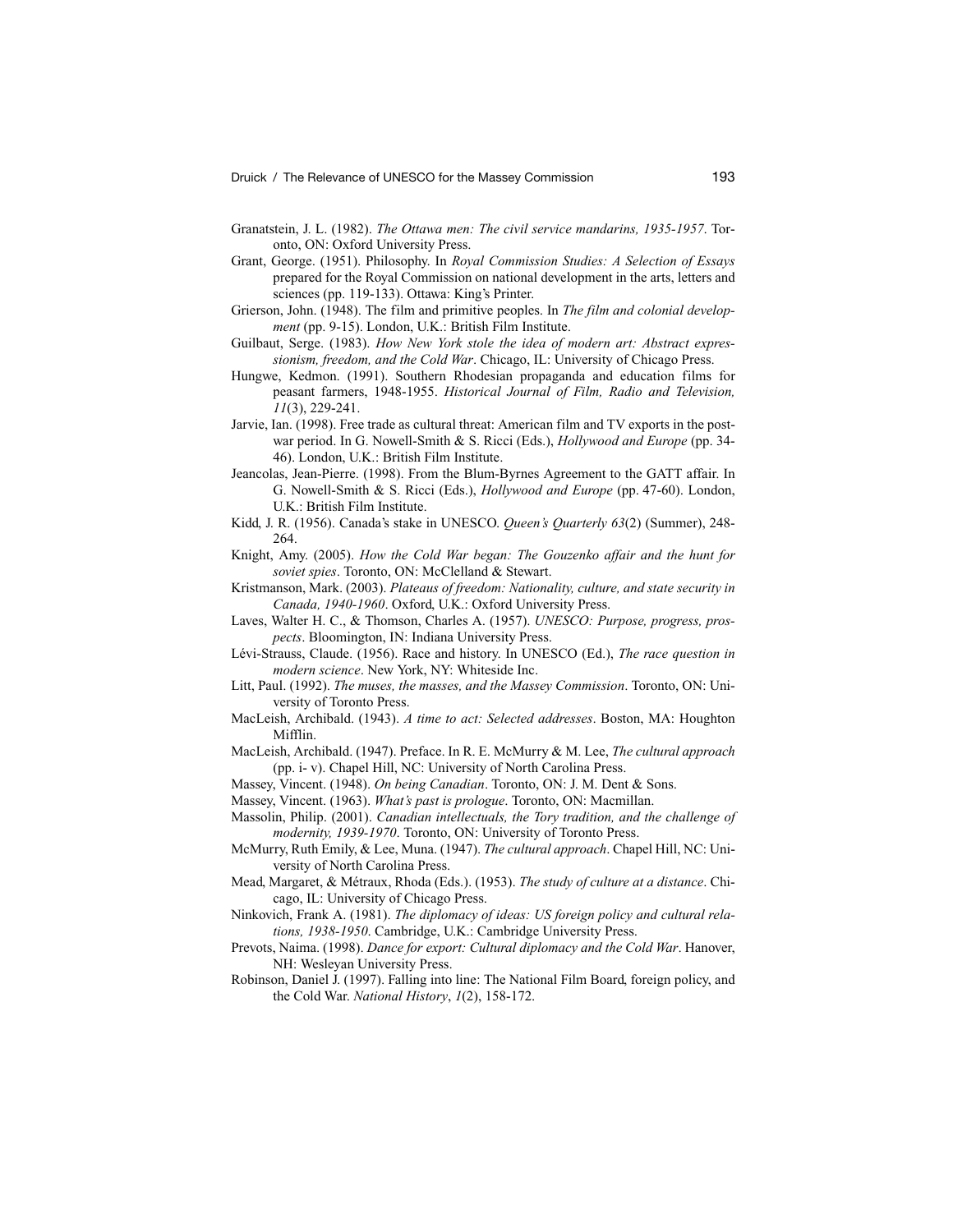- Royal Commission on National Development in the Arts, Letters and Sciences, 1949-1951 (Massey Commission Report). (1951). *Report*. Ottawa, ON: King's Printer.
- Sandeen, Eric J. (1995). *Picturing an exhibition: The family of man and 1950s America*. Albuquerque, NM: University of New Mexico Press.
- Sandwell, B. K. (1951). Present day influences on Canadian society. In *Royal Commission Studies: A Selection of Essays* prepared for the Royal Commission on national development in the arts, letters and sciences (pp. 1-12). Ottawa: King's Printer.
- Saunders, Frances. (2000). *The cultural Cold War*. New York, NY: The New Press.
- Schiller, Herbert. (1979). Genesis of the free flow of information principles. In A. Mattelart & S. Siegelaub (Eds.), *Communication and class struggle, Volume 1: Capitalism, imperialism* (pp. 345-53). New York, NY: International General.
- Shea, Albert (Ed.). (1952). *Culture in Canada: A study of the findings of the Royal Commission on National Development in the Arts, Letters and Sciences, (1949-1951)*. Toronto, ON: Core.
- Smith, E. Timothy. (1999). *Opposition beyond the water's edge: Liberal internationalists, pacifists and containment, 1945-1953*. Westport, CT: Greenwood Press.
- Thompson, John Herd, & Randall, Stephen J. (2002). *Canada and the United States: Ambivalent allies (third edition).* Athens, GA: The University of Georgia Press.
- Tippett, Maria. (1990). *Making culture: English-Canadian institutions and the arts before the Massey Commission*. Toronto, ON: University of Toronto Press.
- UNESCO. (n.d.).*The United Nations Education, Scientific, and Cultural Organization: Final Act of the London Conference Constitution* (n.d.). Ottawa, ON: Canadian Council of Education for Citizenship.
- UNESCO. (1947). *Report of the commission on technical needs in press, radio, film following the survey in twelve war devastated countries*. Paris, France: UNESCO.
- UNESCO. (1955). *Film and cinema statistics: A preliminary report on methodology with tables giving current statistics*. Paris, France: UNESCO Statistical Division.
- UNESCO. (1956). *The race question in modern science*. New York, NY: Whiteside Inc.
- UNESCO. (1972). *In the minds of men: UNESCO 1946-1971*. Paris, France: UNESCO.
- Wallace, Malcolm W. (1951). The Humanities. In *Royal Commission Studies: A Selection of Essays* prepared for the Royal Commission on national development in the arts, letters and sciences (pp. 99-118). Ottawa: King's Printer.
- Wells, Clare. (1987). *The UN, UNESCO and the politics of knowledge*. London, U.K.: Macmillan Press.
- Whitaker, Reg, & Marcuse, Gary. (1994). *Cold War Canada: The making of a national insecurity state, 1945-1957*. Toronto, ON: University of Toronto Press.
- Woodcock, George. (1985). *Strange bedfellows: The state and the arts in Canada*. Vancouver, BC: Douglas & McIntyre.

### **Film References**

- Acland, A.W. (Director). (1959). *On guard with UNEF*. (National Film Board, Canada).
- Beveridge, James & Nicholas Bella. (Producers). (1961). *New voices*. (National Film Board, Canada).
- Daly, Tom. (Director). (1945). *Guilty men*. (National Film Board, Canada).
- Daly, Tom. (Director). (1946). *Canada, world trader*. (National Film Board, Canada)
- Daly, Tom. (Director). (1956). *Introducing Canada*. (National Film Board, Canada).
- Field, Alan. (Producer). (1945). *The peace builders*. (National Film Board, Canada).
- Fraser, Donald. (Director). (1953). *The New South Asia*. (National Film Board, Canada).